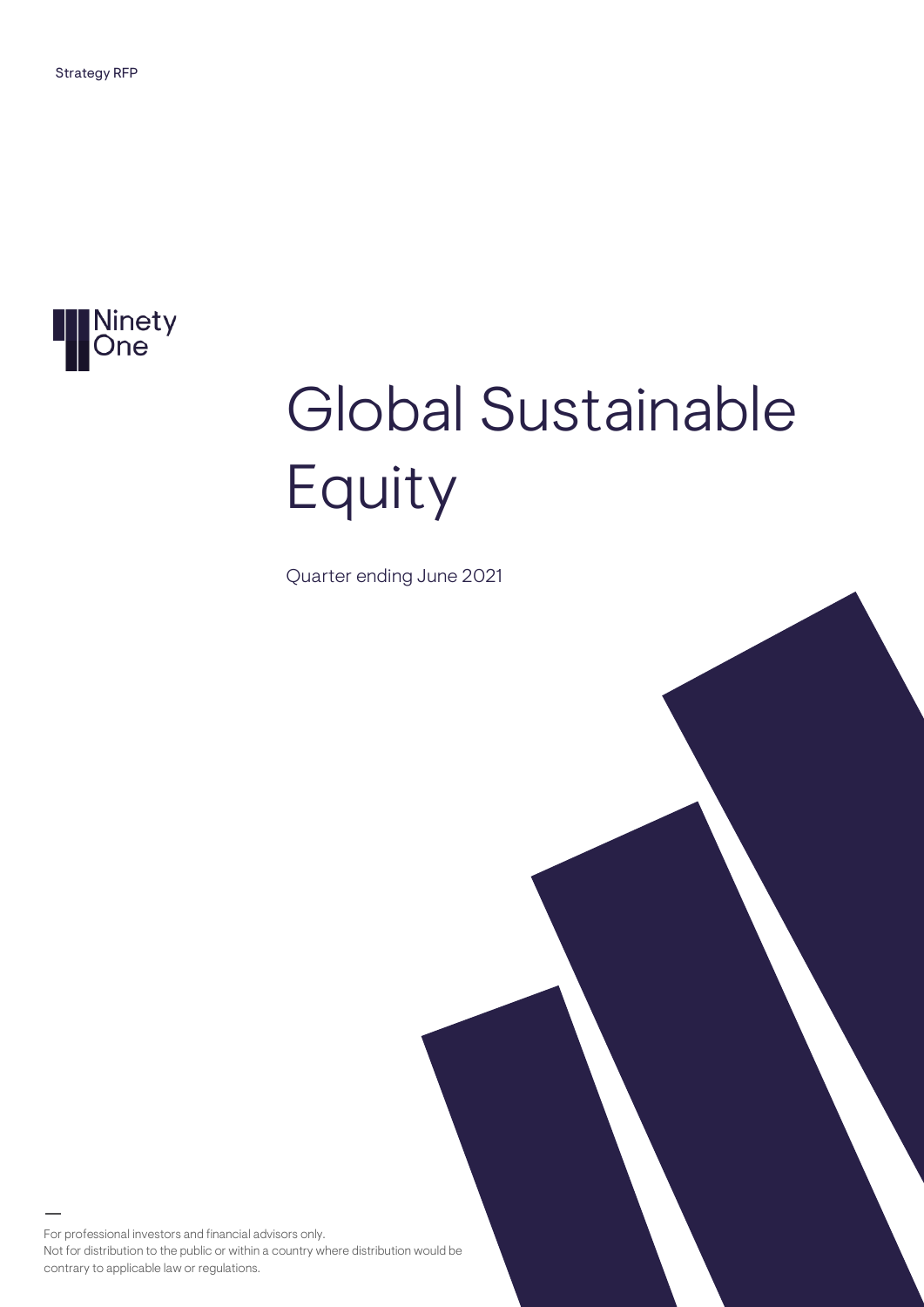## **Contents**

| <b>Executive summary</b>                           | 3               |
|----------------------------------------------------|-----------------|
| Ninety One's approach to sustainability            | 4               |
| Our investment expertise                           | 6               |
| Investment philosophy and approach                 | 7               |
| <b>Investment process</b>                          | 9               |
| Investment risk management and key characteristics | 13 <sub>1</sub> |
| Performance                                        | 16              |
| Appendix - biographies                             | 18              |
| Important information                              | 22              |

At Ninety One we believe in investing for a better tomorrow. We want to assist people around the globe to retire with dignity and meet their financial objectives by offering specialist, active investment expertise. We are a patient, long-term business offering organically-developed investment capabilities through active segregated mandates and mutual funds. Our clients include some of the world's largest private and public-sector pension funds, financial institutions, corporates, foundations, central banks and intermediaries serving individual investors.

It all began in South Africa in 1991. After thirty years, we have grown to become an established global investment management firm. We continue to develop our owner culture and are committed to building a long-term intergenerational business. The founding leadership is still in place, offering stability and a long-term investment outlook for clients.

We are deeply committed to creating a better, sustainable future. We are conscious of our responsibility, both as investors of other people's money and of our broader responsibility to society. Through our core investing activities, our leadership in the industry, our environmental initiatives and our commitment to our local communities, we seek to make a positive impact in all that we do.

Our overriding aim is to manage our investments to the highest standard possible and thereby exceed our clients' investment and service expectations.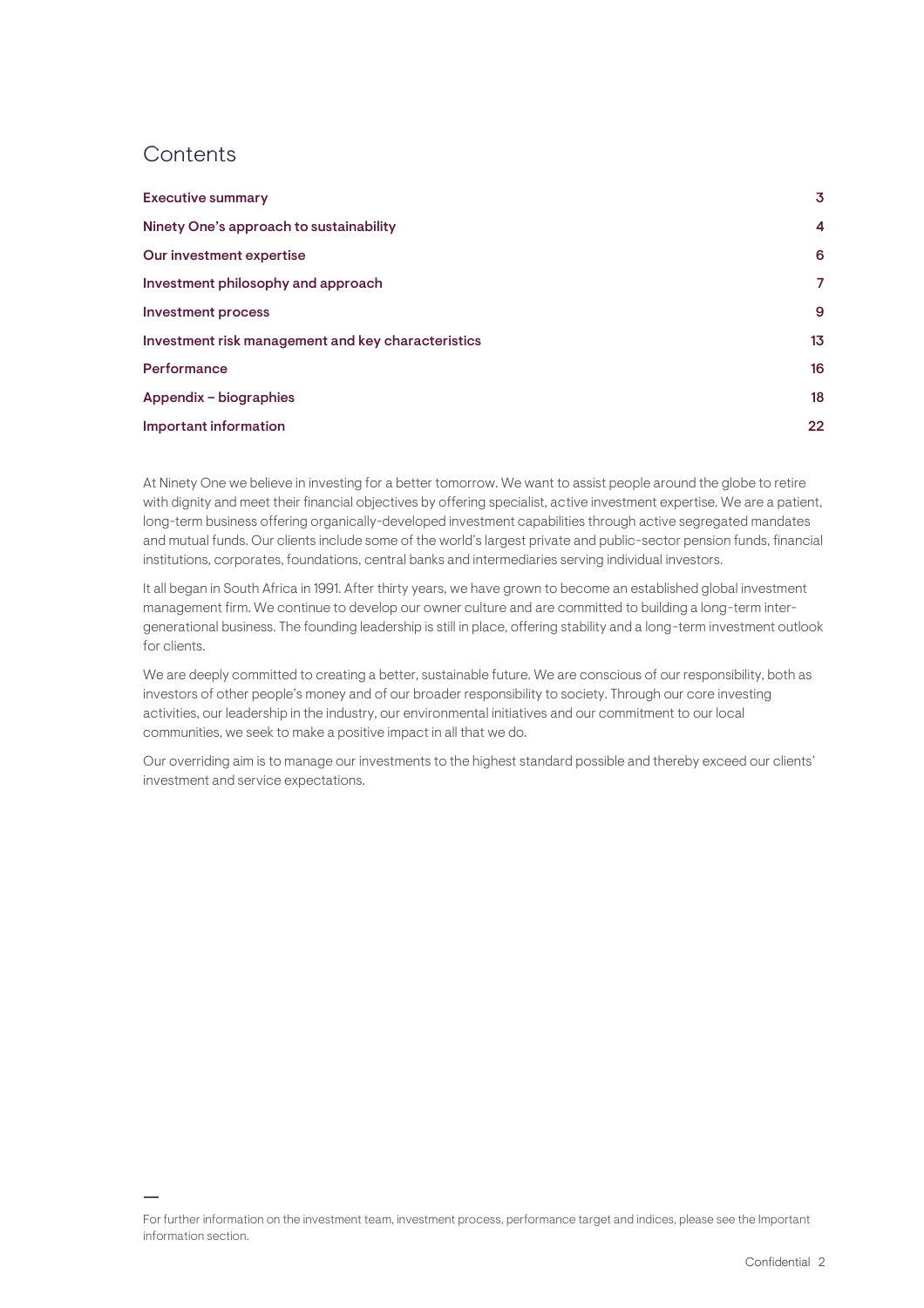## <span id="page-2-0"></span>Executive summary

The Ninety One Global Sustainable Equity strategy takes a holistic approach to sustainability and positive impact with a particular focus on corporate culture and externalities. Managed by Stephanie Niven who has over 16 years of experience in sustainability and long-term investing with support from our Thematic Equity team within our Multi-Asset Capability at Ninety One, the Global Sustainable Equity Strategy seeks to provide investors with an attractive financial return while supporting a sustainable and inclusive future.

We believe there are three compelling reasons to allocate to a portfolio of companies that will support a sustainable future.

- 1. Financial return: We believe sustainability and specifically the pricing of externalities will be a source of future alpha generation. Our high conviction portfolio offers a replacement for traditional core global equity allocations, providing investors ownership of companies with sustainability and positive impact characteristics.
- 2. Responsible investing: The strategy meets increasing individual investor demand for investments aligned to a long-term sustainable future. We believe in sustainability with substance and take a thorough and considered approach to sustainable investing, using active engagement and advocacy to drive change.
- 3. Risk management: Our focus on companies that are aware of their externalities and that have long-term mindsets provides durability of returns and can lower sustainability risk in client portfolios.

The Global Sustainable Equity Strategy is designed to capture the sustainability opportunity by focussing on three key drivers:

- The pricing of externalities;
- Culture as a driver of sustainable value creation; and
- An inclusive approach to achieving net zero and the setting of science based commitments for portfolio companies.

Our sustainability focus across the three drivers of externalities, culture and net zero progress is combined with our financial investment approach which focuses on identifying companies with "Cheap, Sustainable and Compounder" characteristics. The resulting portfolio aims to be a high conviction and highly concentrated portfolio with c. 30 companies and a high active share relative to MSCI ACWI.

#### Implementing the opportunity



Transparent reporting and communication with clients are key features of our "sustainability with substance" approach. We share detailed insights into our research, our proprietary investment frameworks as well as our rationale for investing in each of the companies in the portfolio through our Annual Sustainability Report for Global Sustainable Equity.

For further information on the investment team, investment process, performance target and indices, please see the Important information section.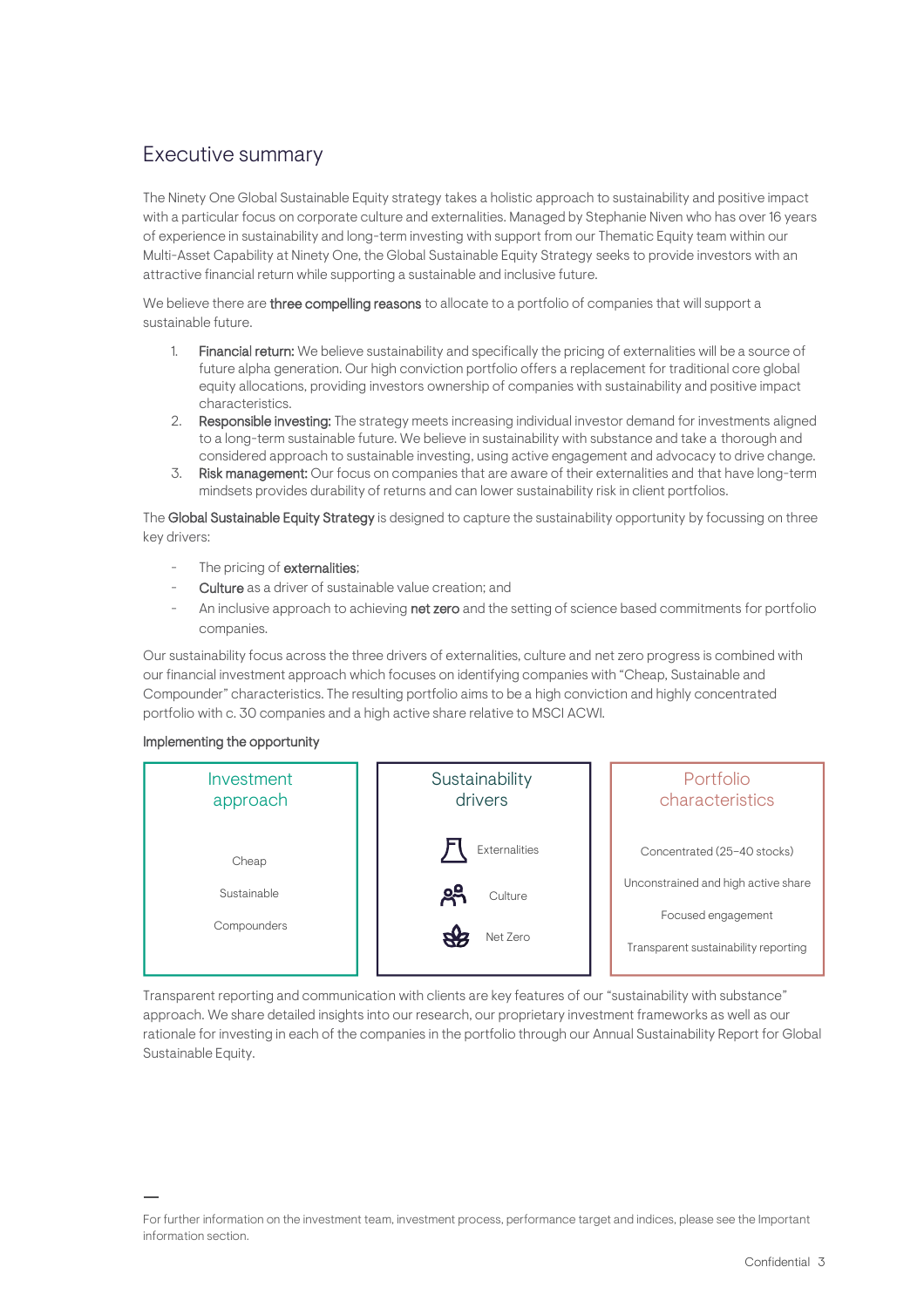## <span id="page-3-0"></span>Ninety One's approach to sustainability

We are a long-term focused business allocating capital on a global basis to meet the future needs of society. Humanity's great challenge is sustainable development. We believe the key to achieving it requires simultaneous economic growth, social inclusion and environmental sustainability.

Our sustainability activities are organised into three areas of focus:



#### Invest

We think about our investments holistically, as entities operating within society, all depending on the natural environment. Only by understanding the connections between these can we consistently make the right decisions to preserve and grow the assets entrusted to us for future generations.

Our focus on sustainable development started with our roots in Africa, particularly our private markets focus (equity, credit and infrastructure), which showed us the role that capital has to play.

We believe that Environmental, Social and Governance (ESG) considerations should be integrated with all investment processes, across all asset classes. Core to our philosophy is the belief that integration of these factors should enhance investment performance over the long-term. Investing in companies and countries with strong sustainability and ESG performance makes long-term investing sense.

Our responsible investing activities fall under the 'Invest' bucket. Our approach to responsible investing is outlined in ou[r Stewardship Policy](https://www.investecassetmanagement.com/united-kingdom/professional-investor/document/pdf/Investec-Stewardship-Policy.pdf) (February 2019).

In our sustainable portfolios, we are also committed to the principles of TIME, which we have developed internally: Transparency, Impact, Measurement and Engagement. This is consistent with our allocation of capital for the long term.



Transparency: We will fully disclose our portfolio holdings to our clients. We will also disclose how we intend to identify and measure impact, and how we engage with each of the companies. We will also disclose our decisions not to measure or engage and highlight specifically where we feel impact measurement is not possible.

For further information on the investment team, investment process, performance target and indices, please see the Important information section.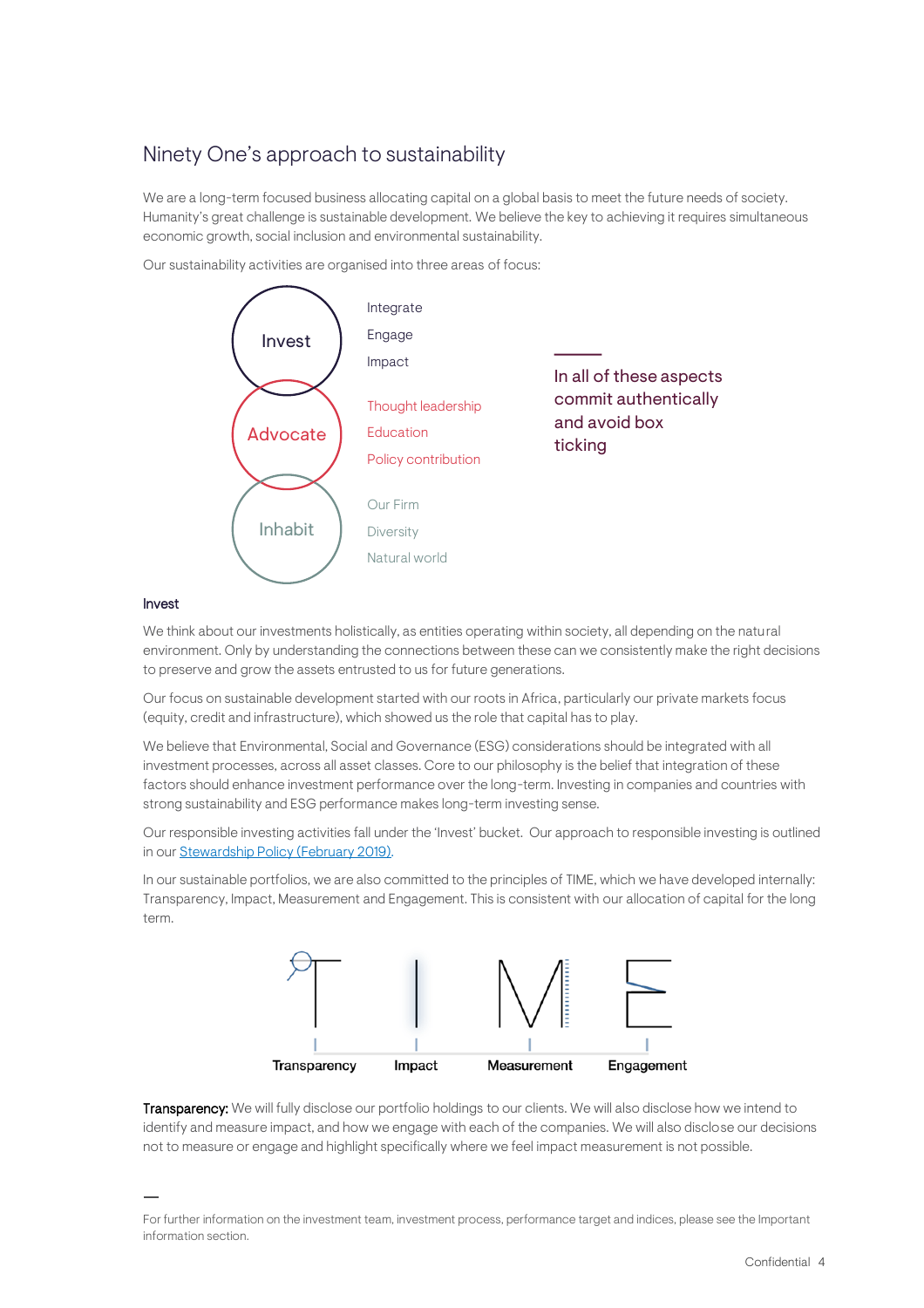Impact: Every investment will have a detailed impact assessment that will clearly explain how companies are selected, based on their contributions to the transformational needs.

Measurement: Measuring impact is challenging. Where investment capabilities adopt a thematic investment approach intentionally targeting impact we will carefully consider and report the appropriate impact measures that capture the required transformational change.

We will acknowledge and fully disclose data gaps where we cannot credibly measure impact.

**Engagement:** Engagement is one of the most powerful tools we have as active investors. We will engage to understand risk, to understand impact, and to improve disclosure and awareness of the transformational needs.

Engagement will not be limited to direct engagement with corporates, but will include participation in advocacy efforts, and collective engagement efforts that we feel present a material contribution to the required transformation.

#### **Advocate**

We believe it is important to not only manage our clients' assets in a responsible manner, but also to proactively engage our clients and stakeholders on sustainability. We recognise that we have a responsibility and an opportunity to lead the conversation on sustainable development and encourage our clients on their journey towards more sustainable long-term investing.

Our executive leadership is fully engaged with a series of global organisations committed to the advancement and implementation of sustainable development. Through their work with the Business and Sustainable Development Commission, the Coalition for Inclusive Capitalism, the SDG Centre for Africa, the UN Sustainable Development Solutions Network and PRI, our dialogue with international business, governments, labour and civil society leaders aims to articulate and quantify the case for participation in moving towards sustainable development.

#### Inhabit

Change starts with us, and we are committed to walking our talk in terms of our own sustainability footprint. We enthusiastically take on the responsibility for 'inhabiting' our ecosystem in a manner that ensures a sustainable future for all. From the Ninety One Green Team at our offices, through to our work in conservation and communities both globally and in our original homeland of Africa, we support the preservation of our natural world, creating a better tomorrow for future generations.

Our corporate sustainability strategy focuses on five areas: energy, waste, water, sustainable travel and responsible procurement. We aim to reduce and mitigate our carbon footprint.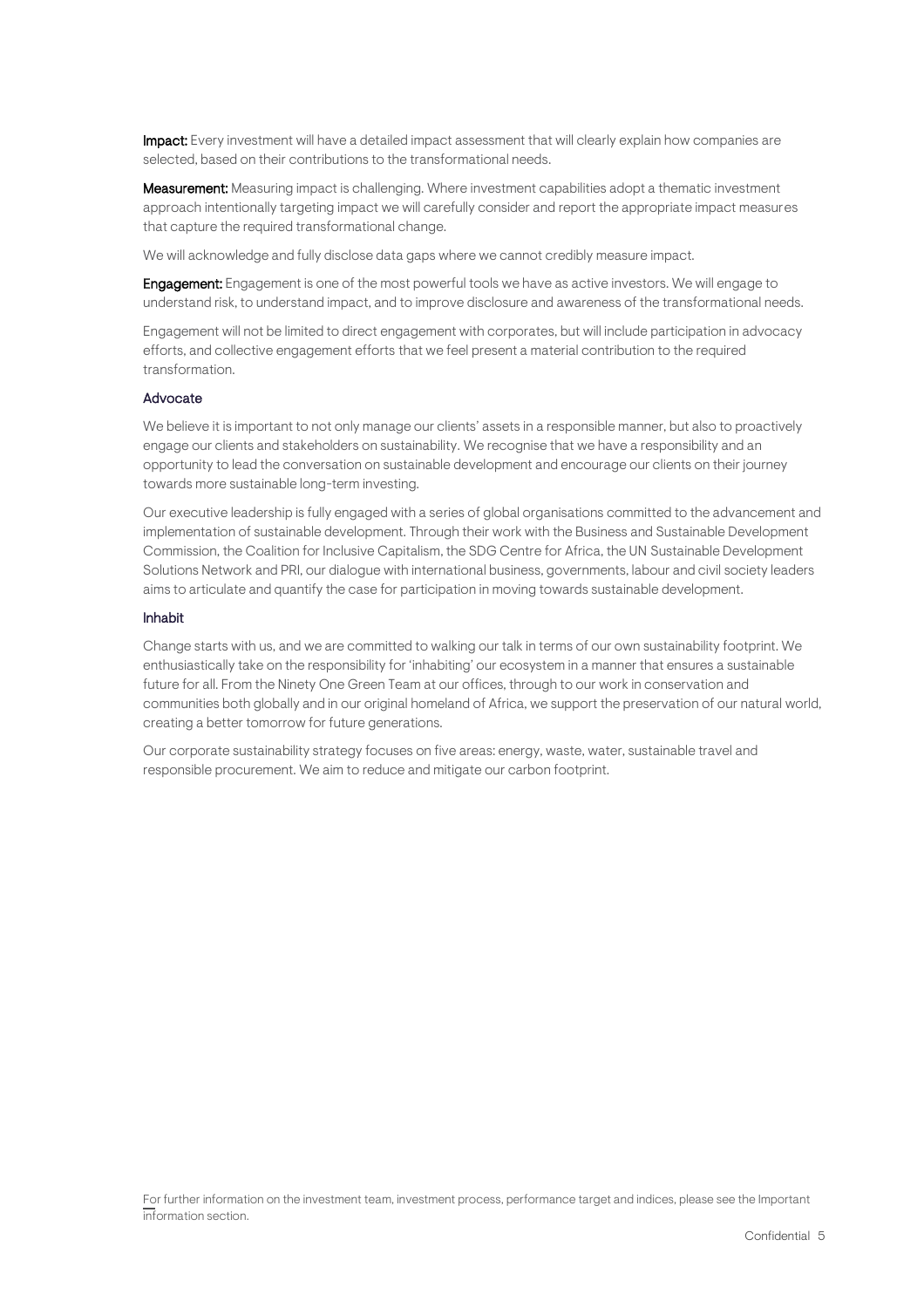## <span id="page-5-0"></span>Our investment expertise

The Global Sustainable Equity strategy is managed by Stephanie Niven, supported by the Thematic Equity team within the Multi-Asset Capability at Ninety One. Stephanie has over 16 years of experience in sustainability and long-term investing. She joined the firm in February 2021 from Aviva Investors where she co-managed the Global Equity Endurance Strategy. The strategy was awarded the 5 Global Morningstar sustainability rating and low carbon designation\* and generated an annualised alpha of over 8% gross of fees p.a. under Stephanie's tenure. Prior to that, Stephanie worked for Tesco Pension Investment as part of the portfolio management team for the Global Equity Fund with joint responsibility for building and establishing the global equity investment process, the team generated excellent performance over five years in long term investing. Previous roles include partner and portfolio manager Stephanie holds the Certificate of Sustainable Investing from the University of Cambridge and the CFA ESG Investing qualification.

\* Awarded 5\* sustainability rating in September 2019. The low carbon designation for the SICAV was received December 2017, and the UK fund March 2020.

The strategy benefits from a number of equity specialists within the wider Thematic Equity and Multi-Asset equity research team (see team chart below) with expertise across a wealth of sustainability areas including the energy transition, the assessment of externalities, and understanding corporate culture. Stephanie splits her time between managing the strategy and contributing to equity analysis work as a member of the Thematic Equity team. With sustainability at its core, the broader Multi-Asset capability also offers the strategy the insights of thematic macro specialists and access to specialist quantitative research. Combined with cross-team collaboration with other Ninety One global equity investment teams such as 4Factor and Quality, we can assess investment ideas from all angles to determine the most attractive investment opportunities.

Sustainability investment research is the responsibility of the investment team, integrated throughout the investment approach from company research to portfolio construction to engagement.

The strategy's ESG and sustainability integration is further enhanced with Ninety One's specialist Sustainability and Engagement & Voting teams supporting company engagement and impact reporting, as well as providing governance through Ninety One's 'Sustainable Investing Advisory Forum' which meets quarterly.



#### Members of the wider Multi-Asset team

| Income<br>John Stopford<br>Head of Multi-Asset Income | Growth<br>James Flliot<br>Head of Multi-Asset    | <b>Thematic Equity</b><br><b>Tom Nelson</b><br>Co-Head of Thematic Equity | Multi-Asset Research<br>Platform<br>Equities - Team of 17   Fixed Income & FX - |
|-------------------------------------------------------|--------------------------------------------------|---------------------------------------------------------------------------|---------------------------------------------------------------------------------|
| Jason Borbora-Sheen<br>Portfolio Manager              | Michael Spinks<br>Co-Head of Multi-Asset Growth  | Deirdre Cooper<br>Co-Head of Thematic Equity                              | Team of 14   Macro - Team of 10  <br>Ouantitative Research - Team of 4          |
|                                                       | Philip Saunders<br>Co-Head of Multi-Asset Growth | Graeme Baker<br>Portfolio Manager                                         |                                                                                 |
|                                                       | lain Cunningham<br>Portfolio Manager             | George Cheveley<br>Portfolio Manager                                      | Portfolio specialists<br>Atul Shinh<br>Jennifer Moynihan                        |
|                                                       | Alex Holroyd-Jones<br>Portfolio Manager          | Dawid Hevl<br>Portfolio Manager                                           | Ellie Clapton                                                                   |
|                                                       |                                                  | Stephanie Niven<br>Portfolio Manager                                      |                                                                                 |
| Macro, FI and FX                                      | <b>Ouant research</b>                            | Equity research                                                           | Leveraging off a wider                                                          |
| Russell Silberston                                    | Marc Abrahams                                    | Miles Hamilton<br>Arita Sehqal                                            | investment platform                                                             |
| Sahil Mahtani*                                        | Dan Morgan                                       | Eric Opara<br>Luca Menozzi                                                | Equities   Fixed Income   Sustainability                                        |
| Rebecca Phillips                                      | Yingke Wang                                      | Yunli Liu<br>Sam Anthony                                                  | Risk & Performance   Trading                                                    |
|                                                       | Christos Papathanassiou                          |                                                                           |                                                                                 |

The investment team is subject to change not necessarily with prior notification. As at 30 June 2021. \* Shared resource with the Investment Institute. The total number of individuals that participate in the Multi-Asset Research Platform is 35.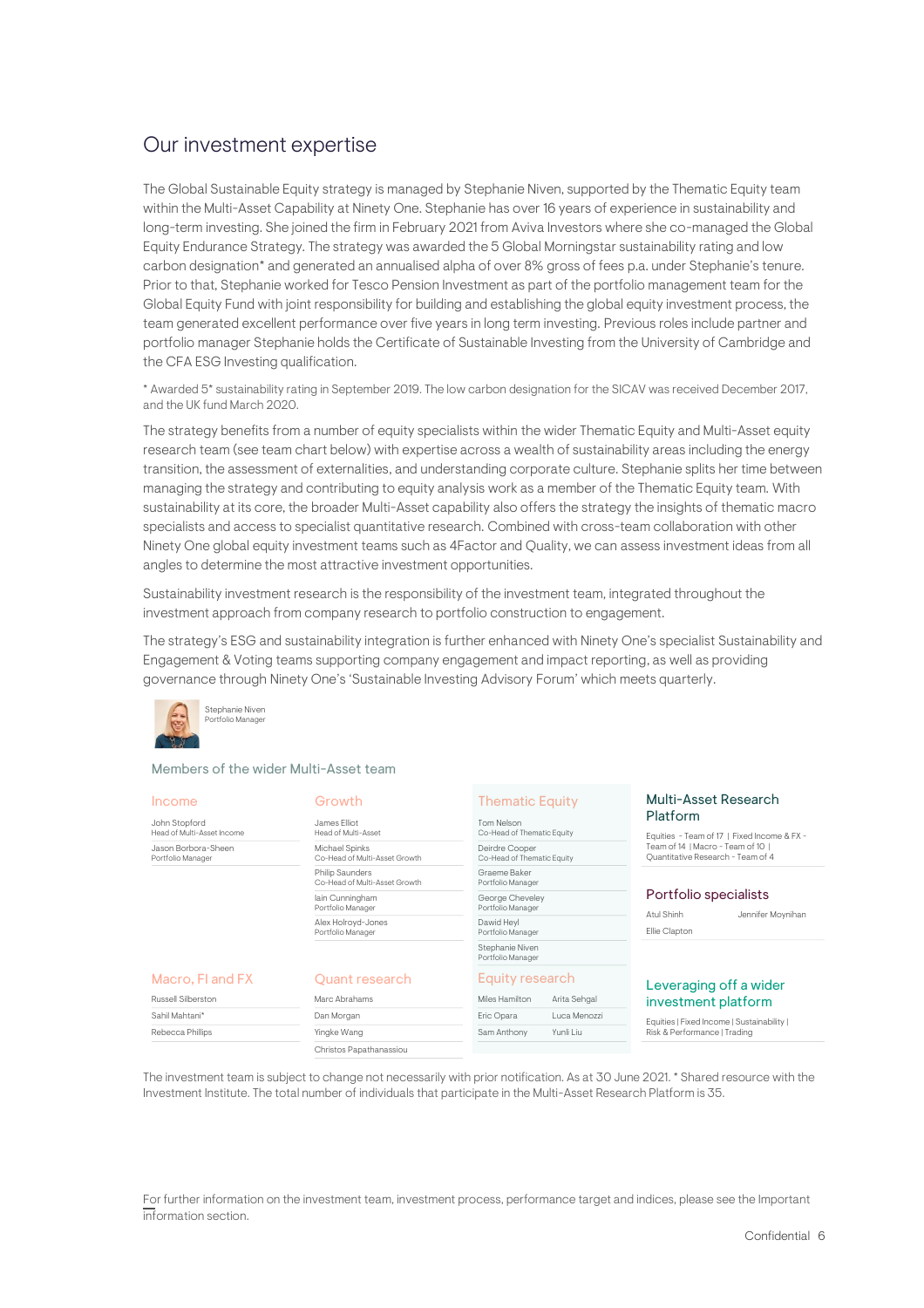## <span id="page-6-0"></span>Investment philosophy and approach

#### Global Sustainable Equity philosophy

The impact investment process for Global Sustainable Equity is founded in the investment philosophy and approach detailed below. We believe that in identifying businesses pursuing value creation that benefits all stakeholders, those companies will be more resilient and generate more predictable returns, producing value and impact for financial shareholders and society alike.

| <b>Belief</b>                                                                                   | Output      |
|-------------------------------------------------------------------------------------------------|-------------|
| Stock prices trend towards intrinsic value over the long term                                   | Cheap       |
| Intrinsic value is driven by value creation that benefits all stakeholders                      | Sustainable |
| Value creation depends on competitive advantages and cash generation with<br>return persistence | Compounder  |

#### Global Sustainable Equity approach

Our investment philosophy is then implemented through our 'cheap sustainable compounder' approach. We believe that through an externalities and culture lens, assessing a company's value proposition, sustainability of business model, and return persistence of cash flows will lead to long-term sustainable alpha.



Cheap: We take a holistic approach to valuation, seeking out underappreciated value by selecting stocks that trade at a discount to their intrinsic value and have unrealised upside potential over the long-term. We use free cash flow as a key proxy for valuation and consider stocks both relative to existing portfolio holdings and other equities. In our view, a focus on cash aligns business impact with realised stakeholder outcomes.

Sustainable: We believe the sustainability opportunity has three key drivers that are possible to analyse in an investment context: externalities, culture, and net zero commitments. This is explained in further detail below.

Compounder: We seek out cash generative, high returning companies that can sustainably compound returns and grow over time. These companies have long-term sustainable competitive advantages, or moats, in attractive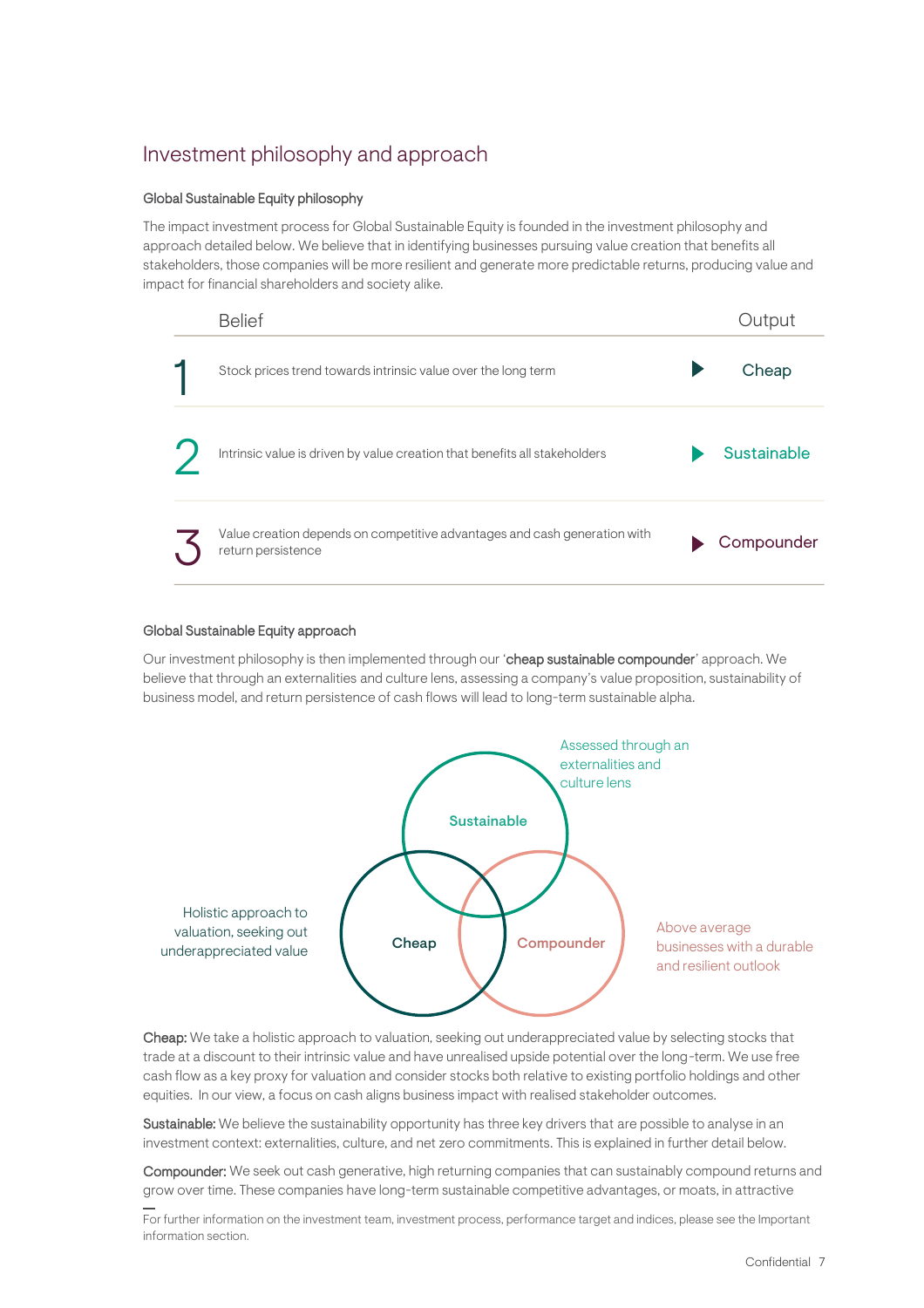industries and reinvest their profits in new growth opportunities at attractive incremental rates of return. We look for businesses that can expand their competitive advantages through time, resulting in sustainably high returns on capital. Our belief is that the market underappreciates the value creation of these businesses, with an assumption of mean reversion for the most profitable businesses over the long-term.

#### Sustainability and impact approach

We perceive that the world's measure of success is changing so that it no longer focusses on shareholder value alone and instead takes a broader view of the impact of a company on a range of stakeholders such as employees, society, and the natural world. Scrutiny of the consequences of economic activities on other stakeholders is intensifying and as such, it is increasingly important for investors to understand and price externalities, understood as a company's broader impact on the society in which it operates, where possible. This focus also provides an investment opportunity to identify companies that are generating positive externalities – i.e. a positive impact – something we welcome in portfolio holdings.

Specifically, we focus on three key drivers of sustainability: externalities, culture, and net zero commitments:



Externalities: In our view, externalities, both positive and negative, will be increasingly valued and potentially priced. We have already seen this in action in the accelerated move to price the carbon emissions externality and companies have responded through the adoption of net zero commitments and science-based targets. As this shift in focus from shareholders to multiple stakeholders takes place, investors who are ahead of the curve (i.e. are incorporating externalities in their investment processes) can expect to see superior risk-adjusted returns from companies that embrace a more holistic view of success. Our externalities assessment is carried out through the four capitals framework – assessing companies for material externalities across natural, human, social, and financial capitals. The four capitals framework helps us better identify and analyse impact and materiality.

Culture: We also believe that companies with an appropriate culture are more likely to be nimble in response to both challenges and opportunities. Businesses with workplace practices that promote ownership, recognition, trust, and support principles are more likely to allocate capital in a sustainable way. This will improve a company's ability to adapt to challenges of scaling and pursue reinvestment opportunities that think holistically about externalities and interactions with multiple stakeholders. Our bespoke culture framework, developed in collaboration with Alex Edmans, Professor of Finance at London Business School, provides the analytical tool to assess and compare corporate culture as a means to understand sustainable value creation.

Net zero: As a firm, Ninety One has become a signatory to th[e Net Zero Asset Managers Initiative.](https://www.netzeroassetmanagers.org/) This means we support investing that is aligned with the goal of net zero emissions by 2050 or sooner. We believe the world needs an inclusive transition plan that works for all its 7.9 billion people. We are passionate about realising real world change for a just transition. Our approach includes not only reducing contribution to the problem of carbon emissions with appropriate targets adjusted for regional and sectoral biases, but also increasing contribution to solutions. We look to assess carbon emissions avoided, focus on areas of EU taxonomy alignment, and measure targets to contribute to decarbonisation impact. We also appraise each company's approach to net zero with particular emphasis on encouraging companies to make science-based targets; we model carbon emissions trajectory on a stock by stock basis. We are active in advocating for a more inclusive approach to net zero and are keen to contribute and shape industry dialogue on this topic.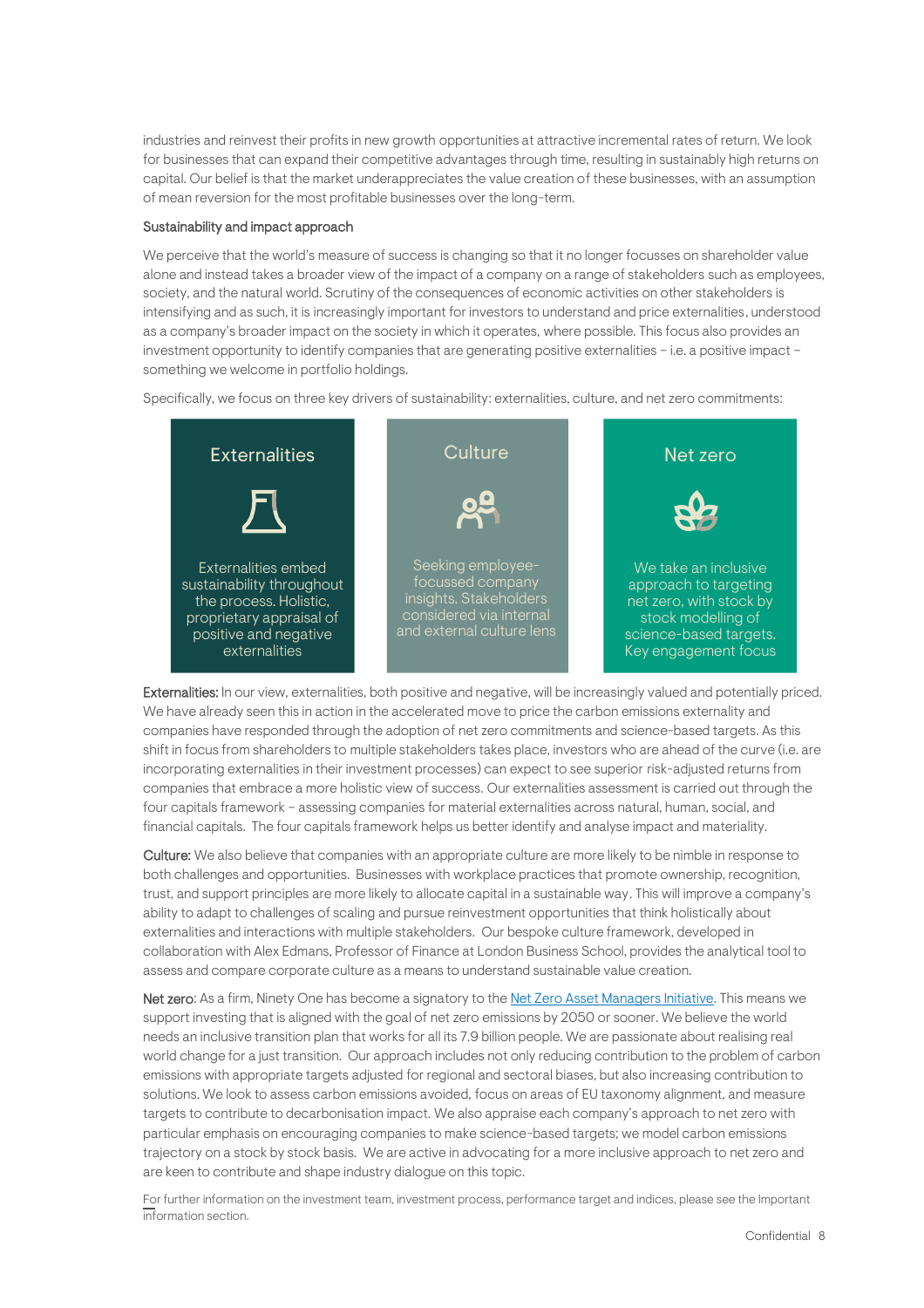### <span id="page-8-0"></span>Investment process

Our investment approach is implemented through a robust, repeatable investment process: we identify cheap, sustainable compounders, incorporating an assessment of sustainability at each step. The investment process is summarised in the graphic below:



Idea generation: We use a screen as a first step in the investment process as a tool for idea generation to direct and prioritise our analyst resources. The screen is not a tool for portfolio construction, nor is it an exclusive opportunity set. We screen for underappreciated, sustainable, and durable businesses filtering by competitive advantages, liquidity, ROIC and FCF Yield. We then rank the screened stocks according to a range of metrics including our proprietary sustainability score. The screen stimulates team debate, while analyst experience and knowledge enable a qualitative overlay to make connections and broaden the idea pool as appropriate.



Moat clusters: We seek to exploit value creation by structuring the team's research resources according to competitive moat clusters rather than by traditional sector breakdowns which can lead to meaningless company groupings. Moat clusters are groups of companies with a common structural driver and competitive advantage. Moats enable enduring competitive advantages that are hard for peers to replicate, meaning that a company can gain pricing power and generate excess profits that are protected from the forces of mean reversion. Furthermore, and importantly, moat clusters also provide us with a means to account for materiality of sustainability issues. We undertake our externalities assessments in the context of moat clusters by defining the material externalities for each moat cluster and carrying out a cluster sustainability assessment. The purpose of this assessment is to define high standards, red flags (exclusions), and aspirational targets within each of the four capitals – natural, human, social, and financial. The reviews also identify important areas for impact investments. A range of sources including company reports, industry research, and our network are used to pull together available data and form a view.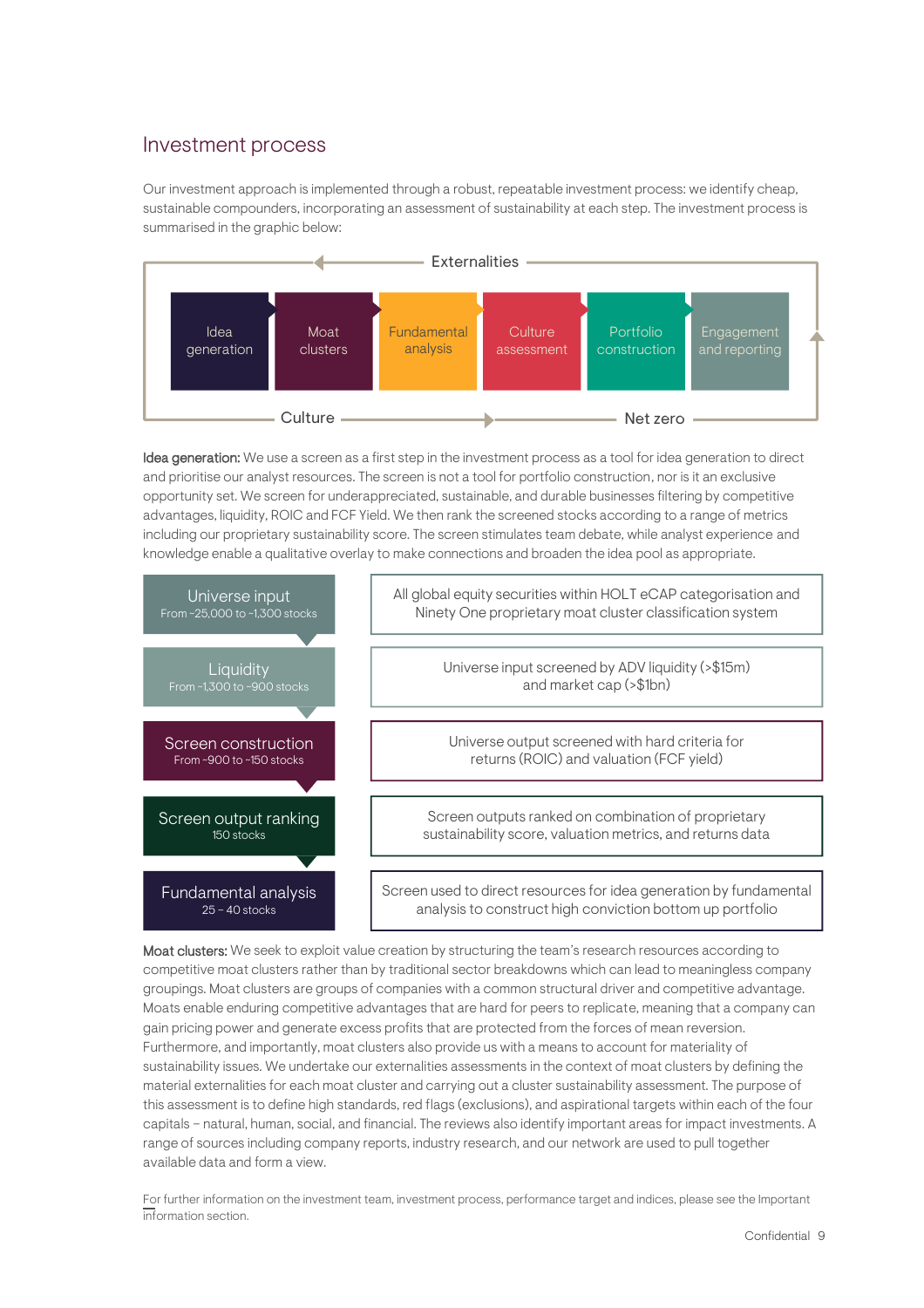Fundamental analysis: Once a company comes through our idea generation screen and moat cluster sustainability reviews, the team conducts fundamental analysis focused on the company's business model and whether it fits our characteristics of a 'Cheap Sustainable Compounder'. We carry out our own qualitative and quantitative assessment of sustainability – reviewing the company's approach to material externalities, its corporate culture (detailed in the following step), and an assessment of the company's net zero commitments. We model portfolio carbon exposure at a stock by stock, bottom up level, and consider carbon footprint, carbon intensity, carbon emissions trajectory, and carbon avoided at a Scope 1, 2, and 3 level.

We assess each company in its own right, in the context of its moat cluster as well as the results of the sustainability reviews carried out in the previous step. Detailed intrinsic value company models are also produced at this stage.

Culture assessment: We only buy a stock when we have formed a culture assessment of the company, which is compiled using our bespoke corporate culture framework via a mosaic approach, including company meetings, academic collaborations, Ninety One Investment Institute insights, expert network access, and employee resources. We compile both primary and secondary sources in our approach which draws on multiple angles to seek deeper and more relevant insights. Corporate culture is a key focus of our company due diligence meetings and we carry out an in-depth review of corporate culture for candidate stocks using our qualitative culture framework. The framework was developed as a key output to a research project, carried out as an academic collaboration between Ninety One's Investment Institute and Alex Edmans, Professor of Finance at London Business School. The framework involves a set of proprietary questions for corporate management, which push for examples of policies, procedures, and recent changes. The questions were specifically designed in consultation with Ninety One's Organisational Development team to probe for nuances in workplace practices and go beyond data acquisition and box ticking. The culture framework is a formalised approach to assess a topic that is both significant as a returns driver, but also extremely difficult to measure. We believe the framework provides a differentiated approach to examining impact at its first derivative: employee relations and the impact on corporate capital allocation.



Portfolio construction: The portfolio is constructed from the bottom-up in a benchmark-agnostic fashion, using the best ideas from previous stages of the investment process. Positions are weighted according to our level of conviction across the characteristics of 'Cheap, Sustainable Compounder', considerations of the strength of sustainability credentials, competitive advantage, carbon footprint and trajectory, scope for impact, and the contribution to the portfolio's overall risk. The resulting portfolio has a strong positive sustainability and ESG bias as a result of the incorporation of sustainability at every stage in the investment process.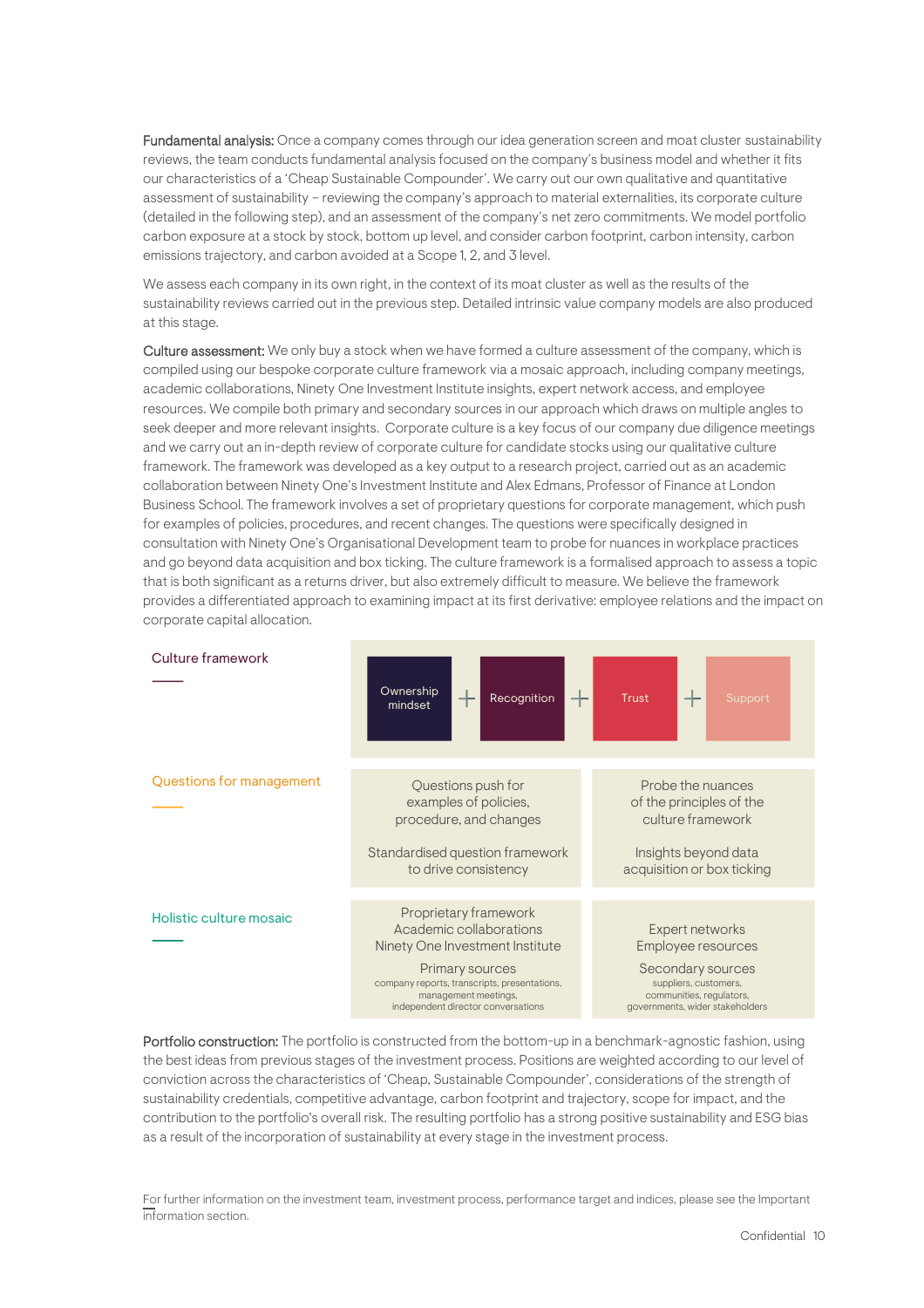

The model portfolio as at 30 June 2021 is shown in the graphic below:<br>

For illustrative purposes only.

Source: Ninety One, 30 June 2021, company specific reports, June 2021. This is not a buy, sell or hold recommendation for any particular security.

The portfolio may change significantly over a short period of time. For further information on investment process, please see the Important information section.

Engagement and reporting: We believe that collective engagement and industry advocacy are powerful tools to effect positive change both for investee companies and across the investment industry. We meet management and engage with portfolio companies, with an explicit focus on the adoption of net zero commitments and science-based targets, as well as engaging on any material sustainability or financial matters. Engagement is bespoke, and acts as a critical feedback loop into our ongoing portfolio monitoring, providing vital insights into company progress and any changes to company culture. We have ongoing engagement and advocacy goals and will report against these and share progress in our Annual Sustainability Report for Global Sustainable Equity. We are also modelling projected net zero progress for the portfolio by taking a bottom-up approach using sciencebased targets and modelling of company revenue growth.

#### Measuring impact and sustainability

While our preference is to quantify impact where possible, not all positive impacts can be quantified today and we do not believe that should prevent investors from providing the significant capital required to meet the Paris Agreement and UN Sustainable Development Goals.

We split out our approach to disclosing impact across those areas that can be quantified today and those that are qualitative in nature.

Quantifiable impact: From a reporting perspective we take a conservative approach to claiming impact. Where we have established a robust process for quantifying positive impact, we will do so. At present, this is limited to those companies in the portfolio that are driving sustainable decarbonisation. These companies derive at least 50% of their revenue from the renewable energy, resource efficiency and electrification sectors and have a quantifiable positive carbon impact which we measure through a metric called 'carbon avoided'. This examines whether the company's products or services are better in terms of their carbon footprint than the alternative. We have worked with leading carbon data providers including Urgentem and CDP to establish the methodology behind carbon avoided. For each relevant company, we report the positive carbon impact on an annual basis along with the carbon risk across direct and indirect emissions (Scopes 1, 2 and 3).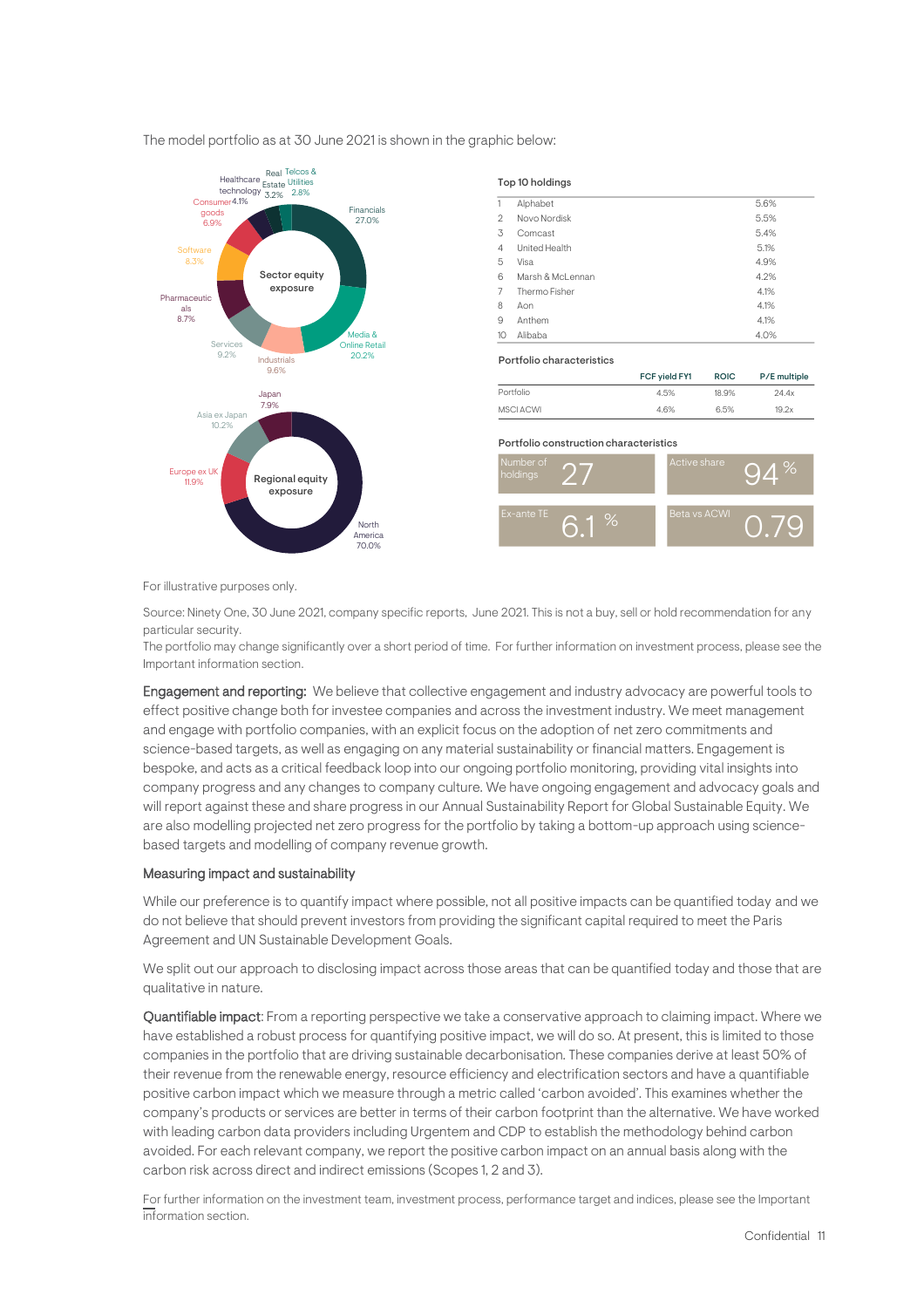Unquantifiable impact: Beyond the quantifiable carbon impact, there are other positive impacts that we believe the companies we invest in are having. Many of these remain qualitative in nature and very difficult to measure in a credible manner. For these companies, we will explain our sustainable rationale for investing and qualitatively describe both the positive and negative externalities, our assessment of the firm's culture and appraise their approach to targeting net zero.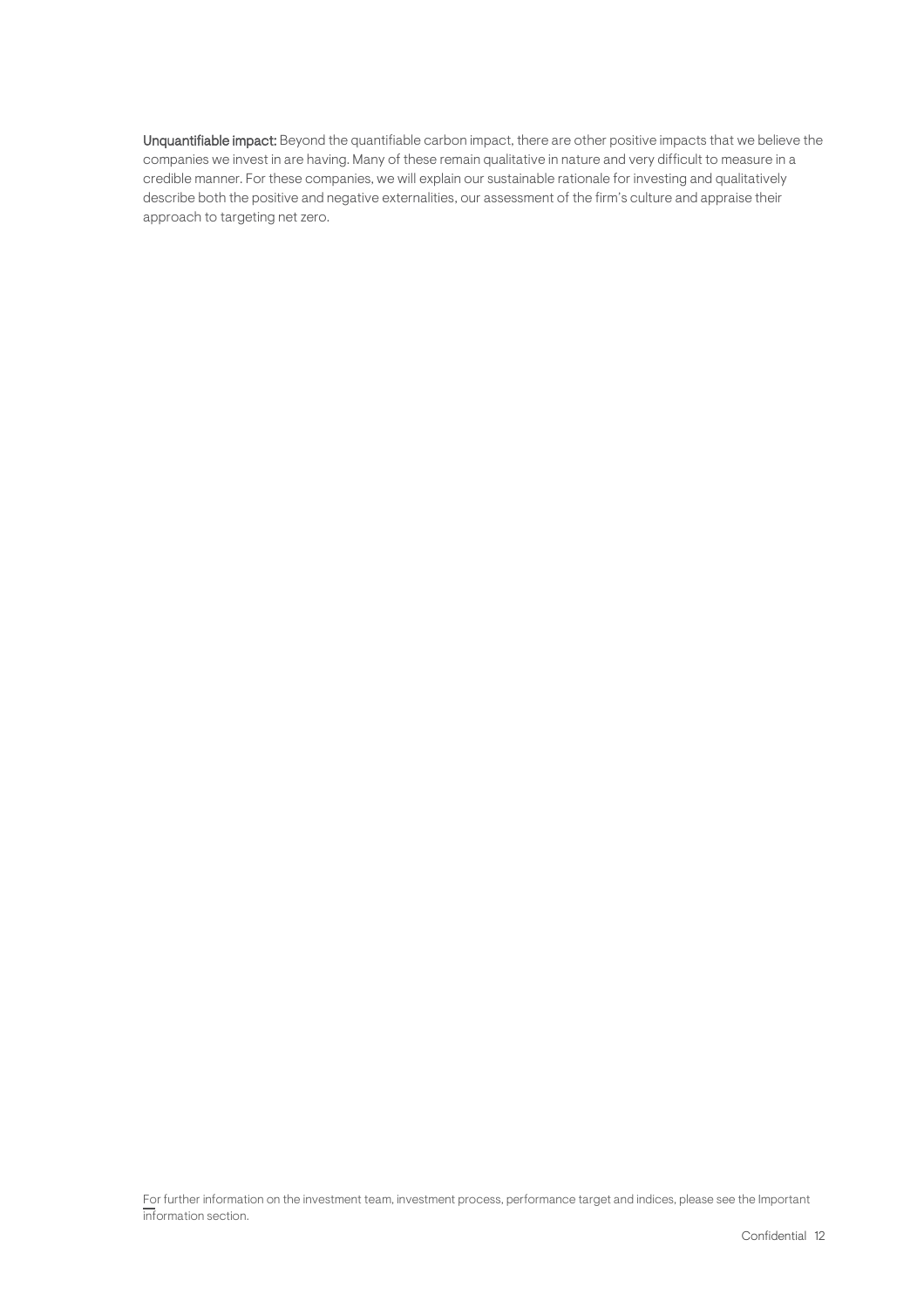## <span id="page-12-0"></span>Investment risk management and key characteristics

We have a comprehensive Governance and Oversight structure in place at Ninety One to manage risk throughout the business and this includes our approach to investment risk.

Managing risks across our investment strategies is an integral part of the portfolio management process and consists of both explicit limits as well as additional measures to ensure that the appropriate level of risk is employed to meet the risk and return objectives of our investors.

The four main areas that are of primary focus to Ninety One from an investment risk perspective are:

- (1) Philosophy and Process: Ensuring that investment capabilities adhere to investment style and mandate.
- (2) Research and Analysis: Confirming that suitable research and analysis underpins the investment decisionmaking process.
- (3) Concentration and Liquidity: Cognisance of the strategy's concentration and liquidity characteristics.
- (4) Risk Measurement: Making sure appropriate risk measurement and stress testing is carried out.

For our sustainability funds we have a separate sustainable investment advisory forum which is responsible for ensuring that the Strategy is meeting its impact and sustainability mandate. The forum is chaired by Therese Niklasson who is Global Head of ESG at Ninety One.

#### Global Sustainable Equity Strategy Risk and Investment Characteristics

Risk management is embedded into the investment process of our Global Sustainable Equity Strategy and is actively managed:

In terms of stock specific risk, we focus on companies that demonstrate the specific characteristics we look for through our cheap, sustainable compounder approach using our robust and repeatable investment process. In terms of ESG and Sustainability risk, we integrate ESG considerations throughout the investment process, including the incorporation of an internal sustainability score into the idea generation stage. We believe there is compelling evidence that shows firms with a strong record on material ESG issues significantly outperform firms with poor records on these issues. We further test the investment case by meeting management and conducting culture assessments. This deepens our knowledge of companies and enables us to identify more subtle risks such as a demotivated workforce or poor management of assets.

When constructing the final portfolio, the consideration of stock specific financial and sustainability risks will directly impact the final target price for each stock. Positions are weighted according to this risk-adjusted target price and the contribution to the portfolio's overall risk. The portfolio is then reviewed at a sector level with regards sub-sector risk metrics, factor risks, stress tests and style biases. Weightings may then be adjusted accordingly.

Finally, we believe engagement is essential in order to mitigate risk within the portfolio. Engagement represents a standalone component of the investment process – Engagement and Reporting.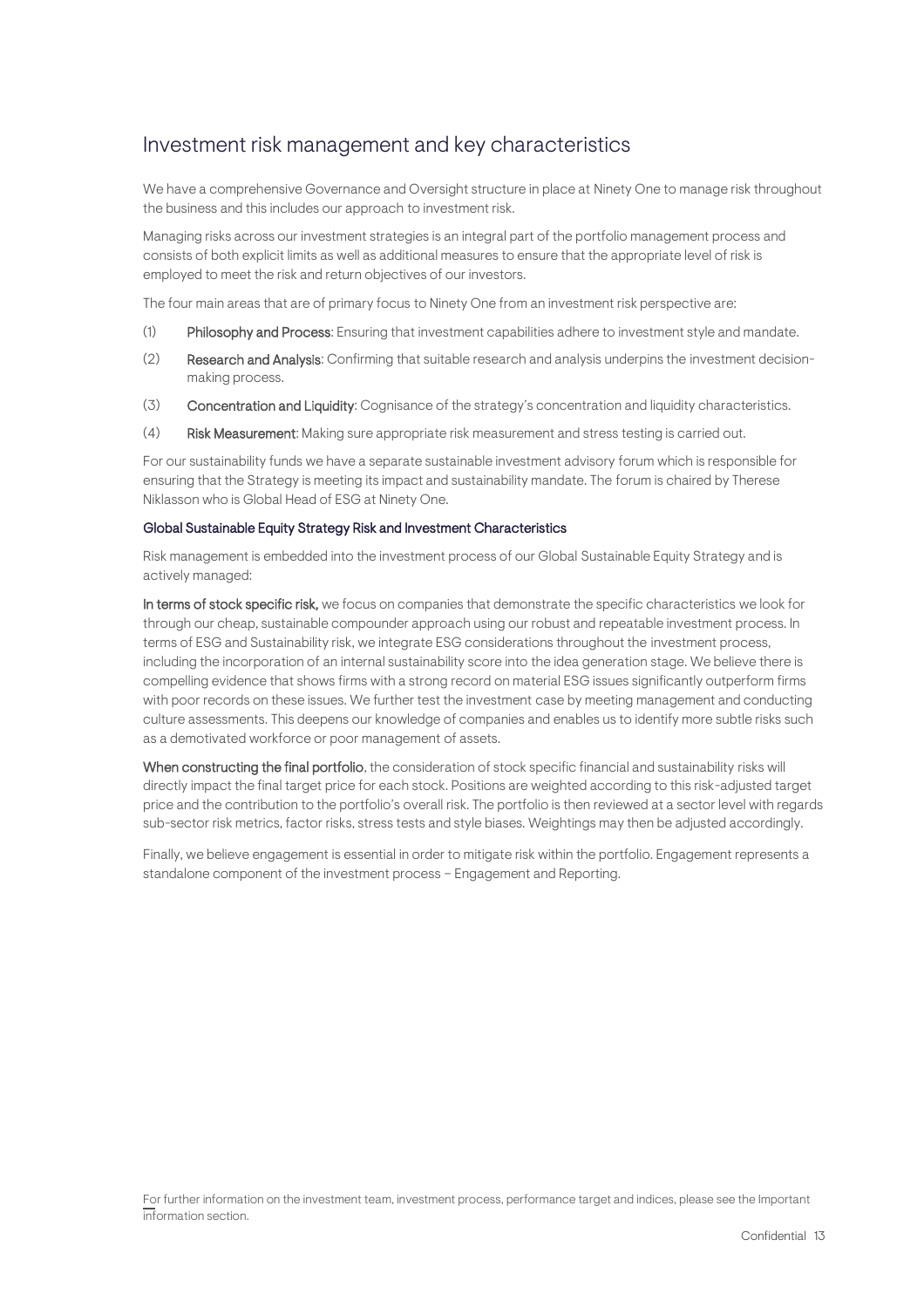The investment characteristics and risk controls of Ninety One's Global Sustainable Equity Strategy are as follows:

## Portfolio guidelines

| Strategy Investment objective                      | To outperform (gross of fees) MSCI ACWI over rolling 5 year period while<br>promoting positive environmental and social characteristics                                                                                                                                           |  |
|----------------------------------------------------|-----------------------------------------------------------------------------------------------------------------------------------------------------------------------------------------------------------------------------------------------------------------------------------|--|
| <b>Number of holdings</b>                          | Typically 25-40                                                                                                                                                                                                                                                                   |  |
| <b>Benchmark</b>                                   | <b>MSCI AC World NR</b>                                                                                                                                                                                                                                                           |  |
| <b>Position sizing</b>                             | Typically 4%-10%                                                                                                                                                                                                                                                                  |  |
| Typical maximum stock weight                       | 10%                                                                                                                                                                                                                                                                               |  |
| Volatility                                         | In line with MSCI AC World over a rolling 5 year period                                                                                                                                                                                                                           |  |
| <b>Tracking error</b>                              | Maximum of 10% ex ante                                                                                                                                                                                                                                                            |  |
| Typical maximum stock weight                       | 10%                                                                                                                                                                                                                                                                               |  |
| Sector weight                                      | Unconstrained, benchmark agnostic                                                                                                                                                                                                                                                 |  |
| Country weight                                     | Unconstrained, benchmark agnostic                                                                                                                                                                                                                                                 |  |
| Market cap weight                                  | Unconstrained                                                                                                                                                                                                                                                                     |  |
| <b>Excluded sectors and business</b><br>activities | We do not invest in companies with more than 5% of their revenues<br>derived from*:<br>The manufacture and sale of tobacco and tobacco alternative<br>smoking products<br>- Coal extraction or power generation<br>The exploration, production and refining of oil and gas<br>$-$ |  |
|                                                    | Firm wide exclusion of companies directly involved in the manufacture<br>and production of cluster munitions, antipersonnel landmines, biological<br>weapon and chemical weapons                                                                                                  |  |
|                                                    | We will not invest in any company that we believe to be in violation of the<br><b>UN Global Compact</b>                                                                                                                                                                           |  |

These internal parameters are subject to change not necessarily with prior notification.

\* This list is subject to regular and ongoing review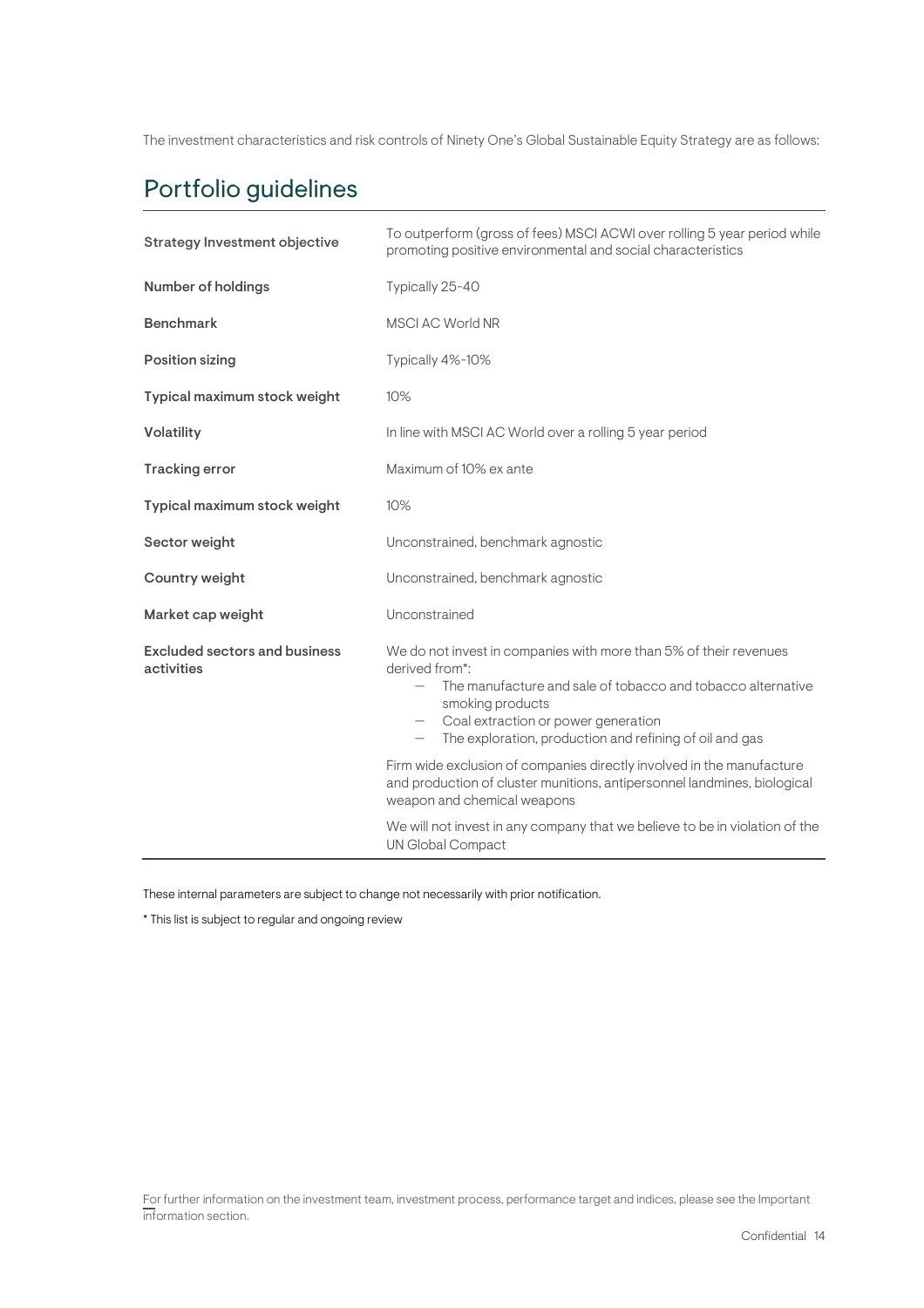#### General risks:

The value of investments, and any income generated from them, can fall as well as rise. Where charges are taken from capital, this may constrain future growth.

Past performance is not a reliable indicator of future results. If any currency differs from the investor's home currency, returns may increase or decrease as a result of currency fluctuations.

Investment objectives and performance targets are subject to change and may not necessarily be achieved, losses may be made

#### Specific fund risks:

Geographic / Sector: Investments may be primarily concentrated in specific countries, geographical regions and/or industry sectors. This may mean that the resulting value may decrease whilst portfolios more broadly invested might grow.

Currency exchange: Changes in the relative values of different currencies may adversely affect the value of investments and any related income.

Derivatives: The use of derivatives is not intended to increase the overall level of risk. However, the use of derivatives may still lead to large changes in value and includes the potential for large financial loss. A counterparty to a derivative transaction may fail to meet its obligations which may also lead to a financial loss.

Equity investment: The value of equities (e.g. shares) and equity-related investments may vary according to company profits and future prospects as well as more general market factors. In the event of a company default (e.g. insolvency), the owners of their equity rank last in terms of any financial payment from that company.

Concentrated portfolio: The portfolio invests in a relatively small number of individual holdings. This may mean wider fluctuations in value than more broadly invested portfolios.

Commodity-related investment: Commodity prices can be extremely volatile and losses may be made.

Emerging market (inc. China): These markets carry a higher risk of financial loss than more developed markets as they may have less developed legal, political, economic or other systems.

Sustainable Strategies: Sustainable, impact or other sustainability-focused portfolios consider specific factors related to their strategies in assessing and selecting investments. As a result, they will exclude certain industries and companies that do not meet their criteria. This may result in their portfolios being substantially different from broader benchmarks or investment universes, which could in turn result in relative investment performance deviating significantly from the performance of the broader market.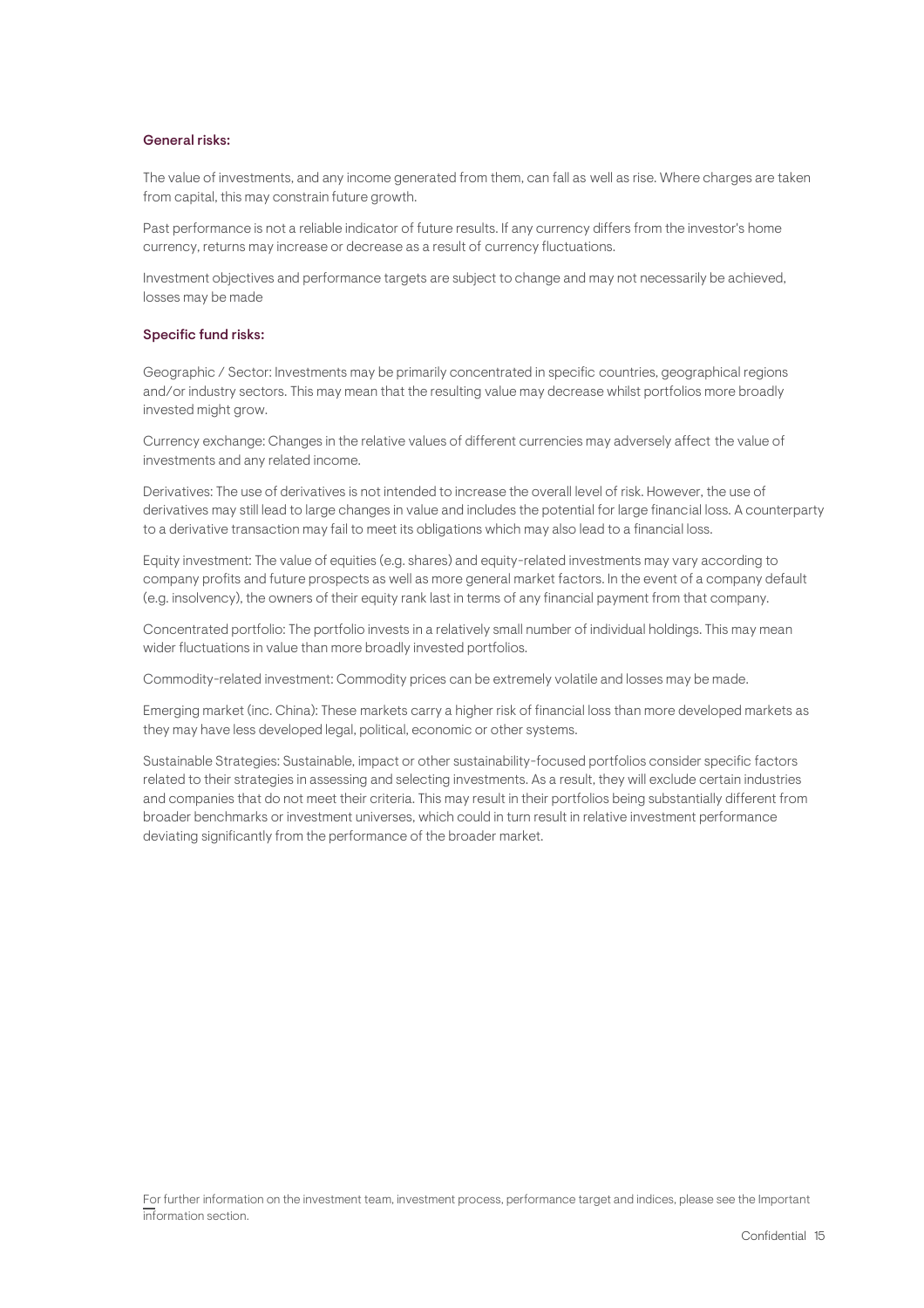## <span id="page-15-0"></span>Performance

The Global Sustainable Equity strategy is expected to launch in Q3 2021.

Below we have shared details of Stephanie's prior track record as co-portfolio manager of the Aviva Investors Global Equity Endurance strategy from October 2018 until her departure in November 2020. The track record is provided here to illustrate Stephanie's previous involvement in the management of a global equity strategy with strong sustainability characteristics. The strategy was awarded the 5 Globe Morningstar sustainability rating\* and low carbon designation and generated an annualised alpha of over 8% p.a. under Stephanie's tenure.



| Aviva Investors Global Equity Endurance Strategy |  |  |  |
|--------------------------------------------------|--|--|--|
|--------------------------------------------------|--|--|--|

|                            | <b>Aviva Global Equity Endurance</b><br>Gross | <b>MSCI ACWI</b> |
|----------------------------|-----------------------------------------------|------------------|
| Return (% p.a.)            | 16.2%                                         | 7.9%             |
| Alpha (% p.a.)             | 8.3%                                          | n/a              |
| Tracking error (% p.a.)    | 7.2%                                          | n/a              |
| Information ratio          | 1.2                                           | n/a              |
| Bull capture (% p.a.)      | 4.9%                                          | 4.3%             |
| Bull capture ratio vs ACWI | 1.1                                           | n/a              |
| Bear capture (% p.a.)      | $-4.1%$                                       | $-5.8%$          |
| Bear capture ratio vs ACWI | 0.7                                           | n/a              |
| Bull vs bear ratio vs ACWI | 1.6                                           | n/a              |

Past performance is not a guide to the future, losses may be made.

Source: Bloomberg covering the period of 1st October 2018 to 30th November 2020. Performance for the Strategy (and Index): Nov18-Nov19: 21.2% (11.4%); Nov19-Nov20: 20.8% (13.1%).

Based on net of A share class track record, "grossed up" by 1.56% p.a. (returns will be reduced by management fees and other expenses incurred), income is reinvested, in USD.

\*Awarded 5\* sustainability rating in September 2019. The low carbon designation for the SICAV was received December 2017, and the UK fund March 2020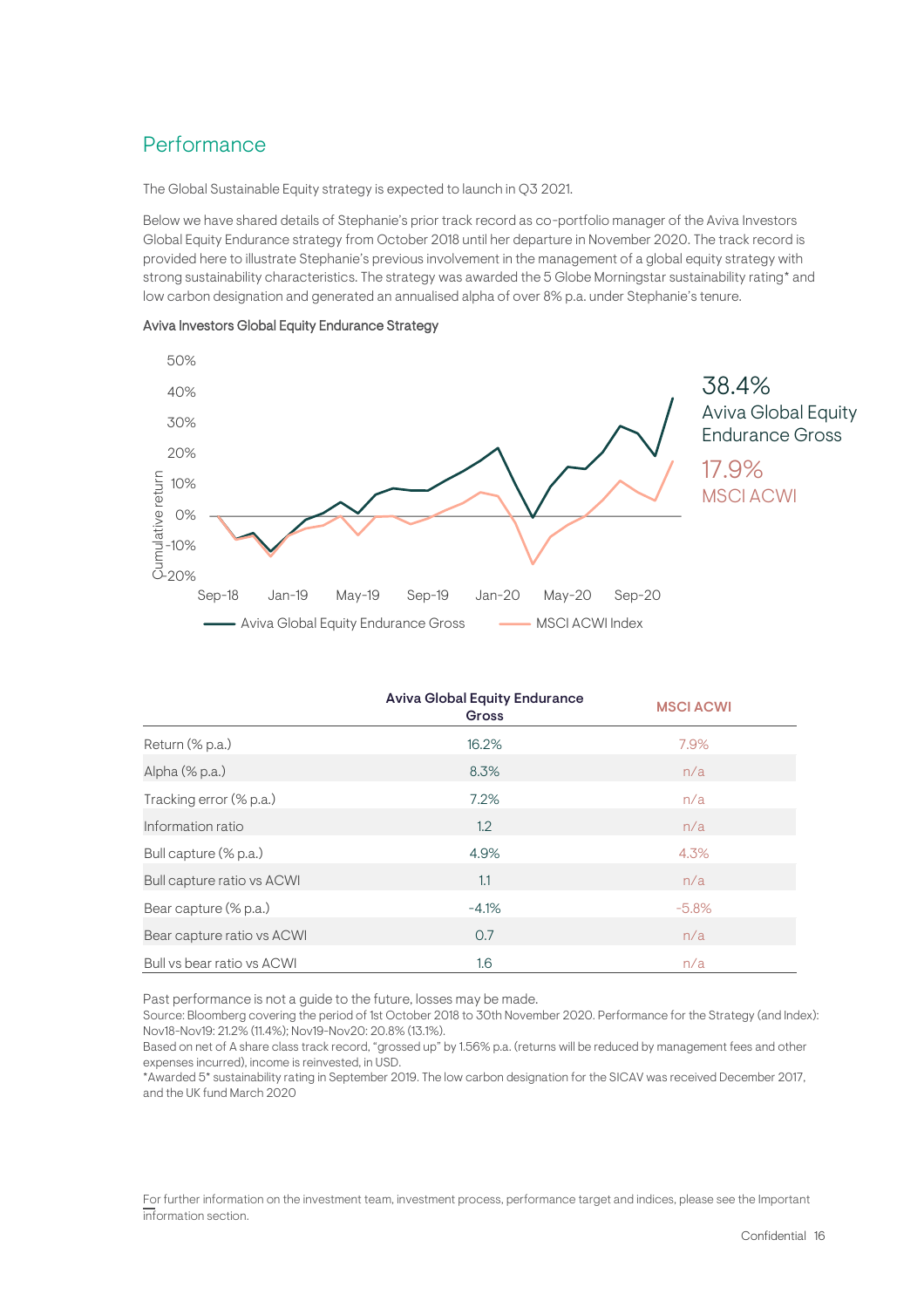#### Global Sustainable Equity potential outperformance and underperformance

We have defined our Global Sustainable Strategy approach to focus on key drivers of sustainability and on companies with resilient business models and persistence of returns. As a result of our 'cheap, sustainable, compounder' approach, the strategy does not have a significant style bias; companies in the portfolio will have a quality emphasis but our rigorous focus on valuation typically offsets this.

Aside from stock specific drivers of performance, the pricing in of sustainability is an important driver of long-term performance for the Strategy. Hence, we would expect that as externalities are increasingly priced in, the companies in our portfolio should enjoy a tailwind. We expect this to start with carbon emissions and the focus on transition pathways to achieving net zero but to evolve rapidly into other areas. On the flipside, the strategy has the potential to underperform the comparison index when compelling sustainability characteristics and commitments to net zero are disregarded by the market in favour of short-term financial performance.

We would emphasise that, over the long-term, we believe that the world's measure of success will shift to incorporate the impact that companies have on a wider range of stakeholders and that companies who manage their businesses sustainably, have consideration for all stakeholders and an appropriate culture will outperform over the longer term. When markets are unduly influenced in the short term, this can create new opportunities for disciplined active managers.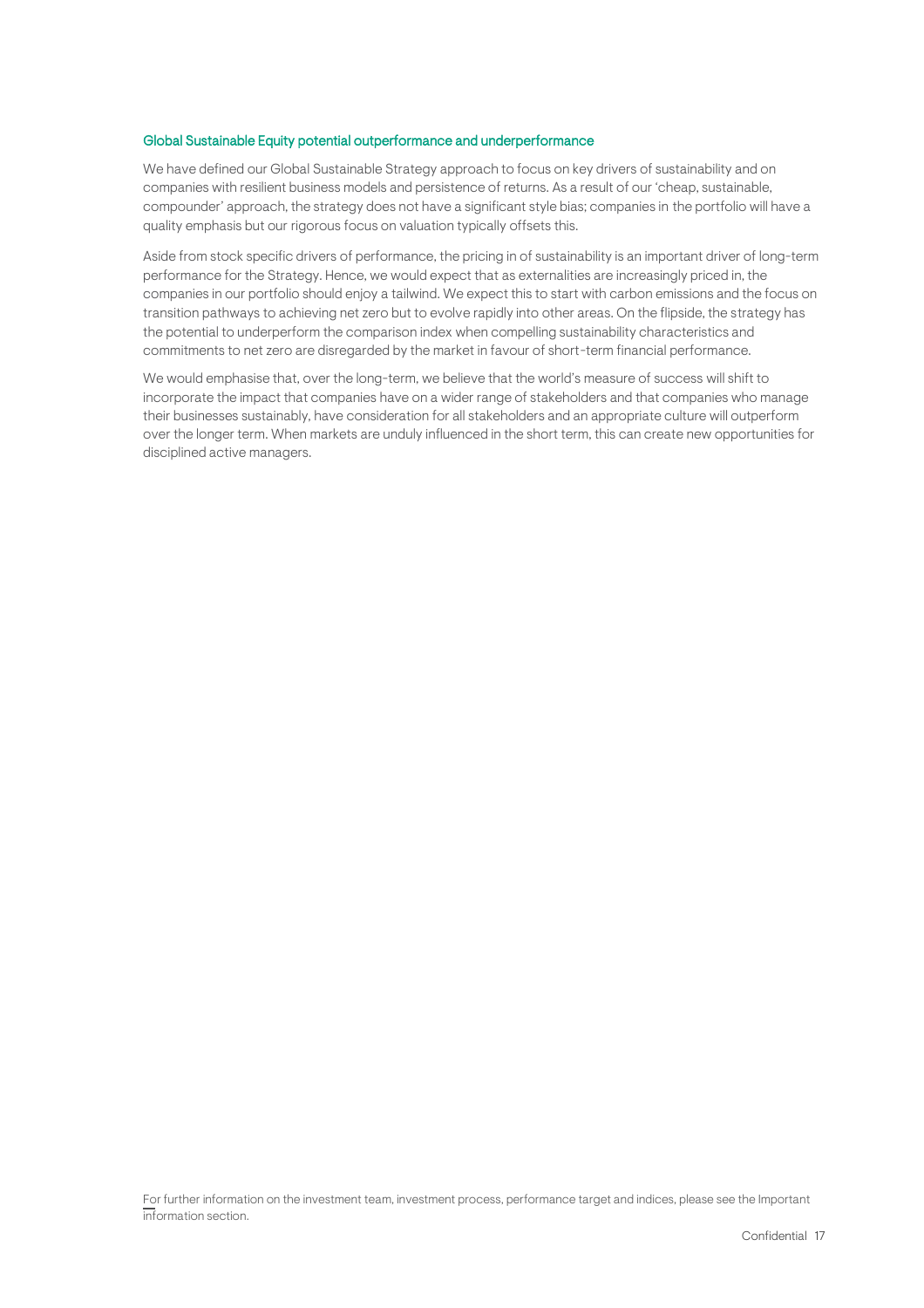## <span id="page-17-0"></span>Appendix – biographies

#### Thematic Equity team



Stephanie Niven Portfolio Manager – Global Sustainable Equity Joined the firm in 2021 Joined the industry in 2005

Stephanie is a portfolio manager within the Multi-Asset team at Ninety One. She is responsible for the Global Sustainable Equity strategy. Prior to joining the firm Stephanie worked at Aviva Investors where she was coportfolio manager for the Global Equity Endurance Fund, a top performing global equity strategy awarded the 5 Globe Morningstar sustainability rating and low carbon designation.

Before this Stephanie worked for Tesco Pension Investment managing the Global Equity Fund. Here she had joint responsibility for building and establishing the global equity investment process, generating excellent performance over five years in long term investing. Other roles include partner and portfolio manager at Javelin Capital LLP, and Stephanie started her career on the global equity team at Goldman Sachs.

She is a board trustee of Humanism UK, an ambassador for the Diversity Project, a mentor within the CFA UK Mentoring Programme, and a member of the board of trustees for the COIF Charity Funds.

Stephanie graduated from Merton College, University of Oxford with a Double First in Modern History and recently received the Certificate of Sustainable Investing from the University of Cambridge. Stephanie is a CFA® Charterholder.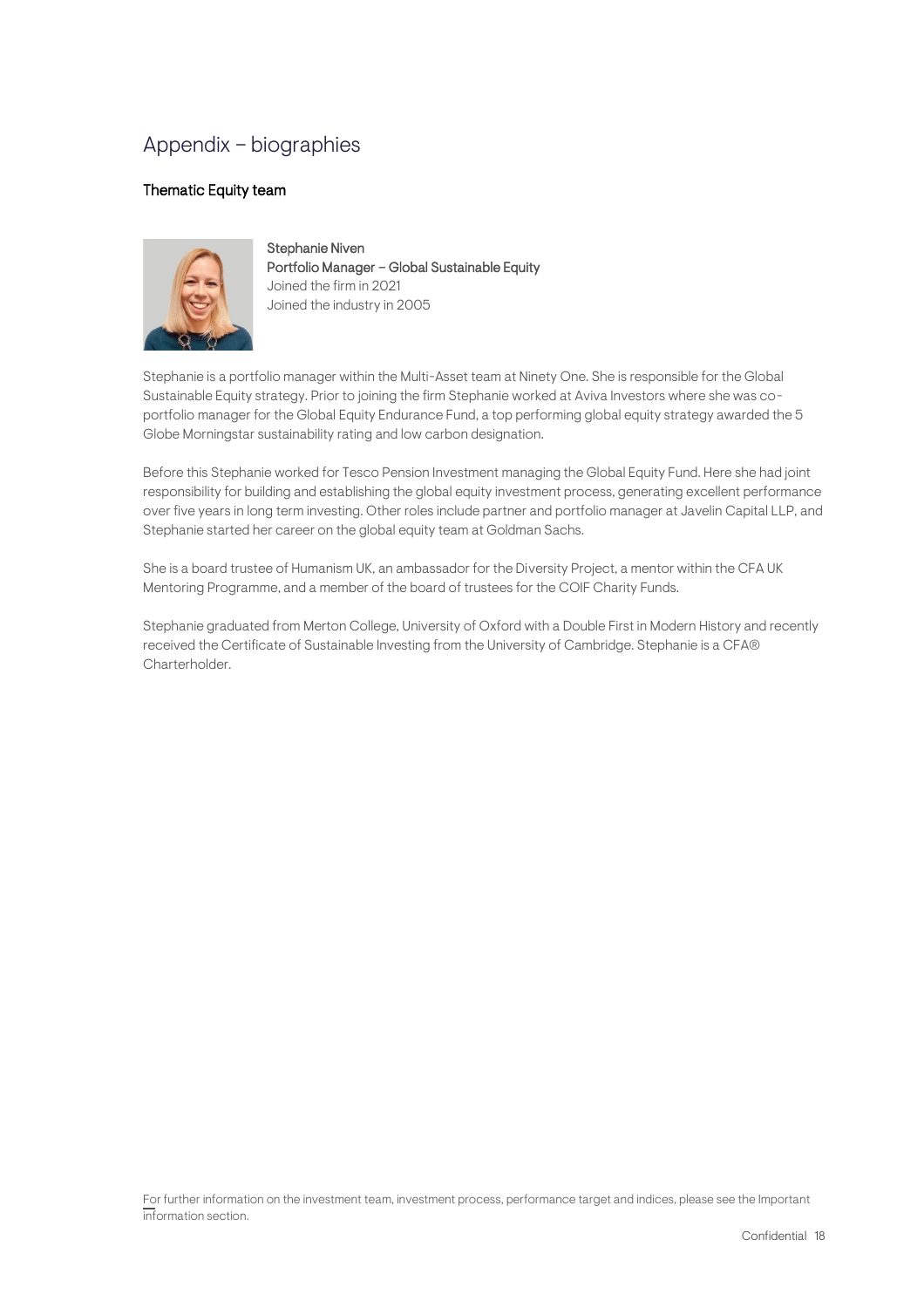

Deirdre Cooper Portfolio Manager & Co-Head of Thematic Equity Joined the firm in 2018 Joined the industry in 1997

Deirdre is Co-Head of Thematic Equity within the Multi-Asset team at Ninety One. She is co-portfolio manager for the Global Environment Strategy.

Prior to joining the team in 2018, Deirdre was a Partner, Portfolio Manager and Head of Research at Ecofin. Before joining Ecofin, Deirdre was an investment banker at Morgan Stanley where she headed their European Renewable Energy coverage effort and built an investment banking and principal investing franchise. She has long had a passion for sustainable investing and has worked on a voluntary basis in the microfinance sector both in the US and in Pakistan.

She is a member of the advisory board of Girls Who Invest, a non-profit organisation whose mission is to increase the percentage of the world's investable capital run by women. as well as the advisory board for Imperial College's Centre for Climate Finance and Investment. She was also a member of the advisory board of the Shell Foundation's Energy Company of the Future project, Deirdre earned her MBA from Harvard Business School, where she was a Baker Scholar, and her BA from University College Dublin.



Tom Nelson Co-Head of Thematic Equity Joined the firm in 2012 Joined the industry in 2005

Tom is Co-Head of Thematic Equity within the Multi-Asset team at Ninety One. He is co-portfolio manager of the Energy and Natural Resources strategies, which invest directly in equities in these sectors. Tom is part of the Sustainability leadership team and was instrumental in the launch of the Global Environment strategy.

Tom joined the firm in 2012 and before that spent seven years at Guinness Asset Management where he was part of the team that managed the outsourced Investec Global Energy Fund from 2005 to 2008 and was subsequently co-portfolio manager of the Guinness Global Energy Fund from 2008 onwards.

Tom holds the UKSIP Level III Certificate in Investment Management and an MA in Modern Languages (French and German) from the University of Oxford.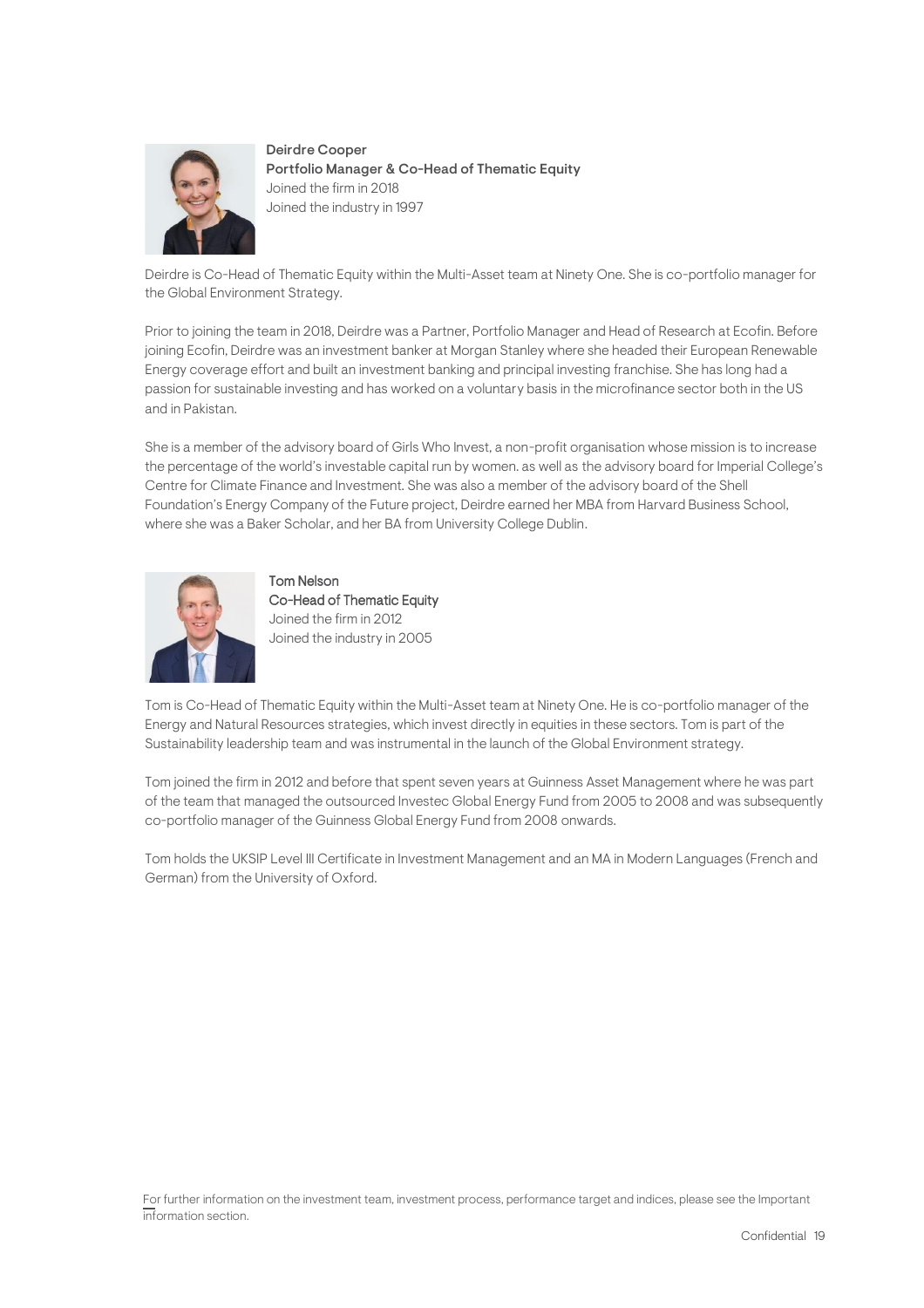

Graeme Baker Portfolio Manager Joined the firm in 2009 Joined the industry in 2006

Graeme is a portfolio manager in the Thematic Equity team within the Multi-Asset team at Ninety One. Graeme is co-portfolio manager for the Global Environment and Global Energy strategies.

He joined the team in 2010. During this time, he has been instrumental in driving the team's work on the Energy Transition and co-authored the 2016 paper on the subject; "Our energy future: creating a sustainable global energy system". This work has provided the base for the team's investment process and philosophy around the process of Sustainable Decarbonisation.

Prior to joining the firm, Graeme worked as an investment analyst at Hargreaves Lansdown Asset Management where he focused on Alternatives and Global Equities. Graeme received a BSc in Economics from the University of Bristol and is a CFA® Charterholder, a member of the CFA® Society of the UK and holds the Investment Management Certificate (IMC).



George Cheveley Portfolio Manager Joined the firm in 2007 Joined the industry in 1991

George is a portfolio manager and metals and mining specialist in the Thematic Equity team within Multi-Asset. He joined the firm in 2007. George is a portfolio manager for the Global Gold Fund and co-portfolio manager for the diversified Natural Resources strategies. He covers all aspects of metals and mining supply and demand including, most recently, the impact of renewable energy and electric vehicles on metals demand.

Prior to this, he was a market analyst for three years at BHP Billiton, working in The Hague and Singapore. He was recruited to BHP Billiton in 2004 from CRU (Commodities Research Unit), an independent metals/chemicals related research company based in London. At CRU, he spent three years in the Carbon Steel team and five years as a Research Manager – Copper, providing in-depth research and forecasts to the industry, banks and hedge funds.

George began his career in 1990 in operations at British Steel Strip Products, working for three years in the Tinplate division. George graduated from the University of Oxford in 1989 with an honours degree in Classics and in 1995 was awarded an MBA from Warwick University.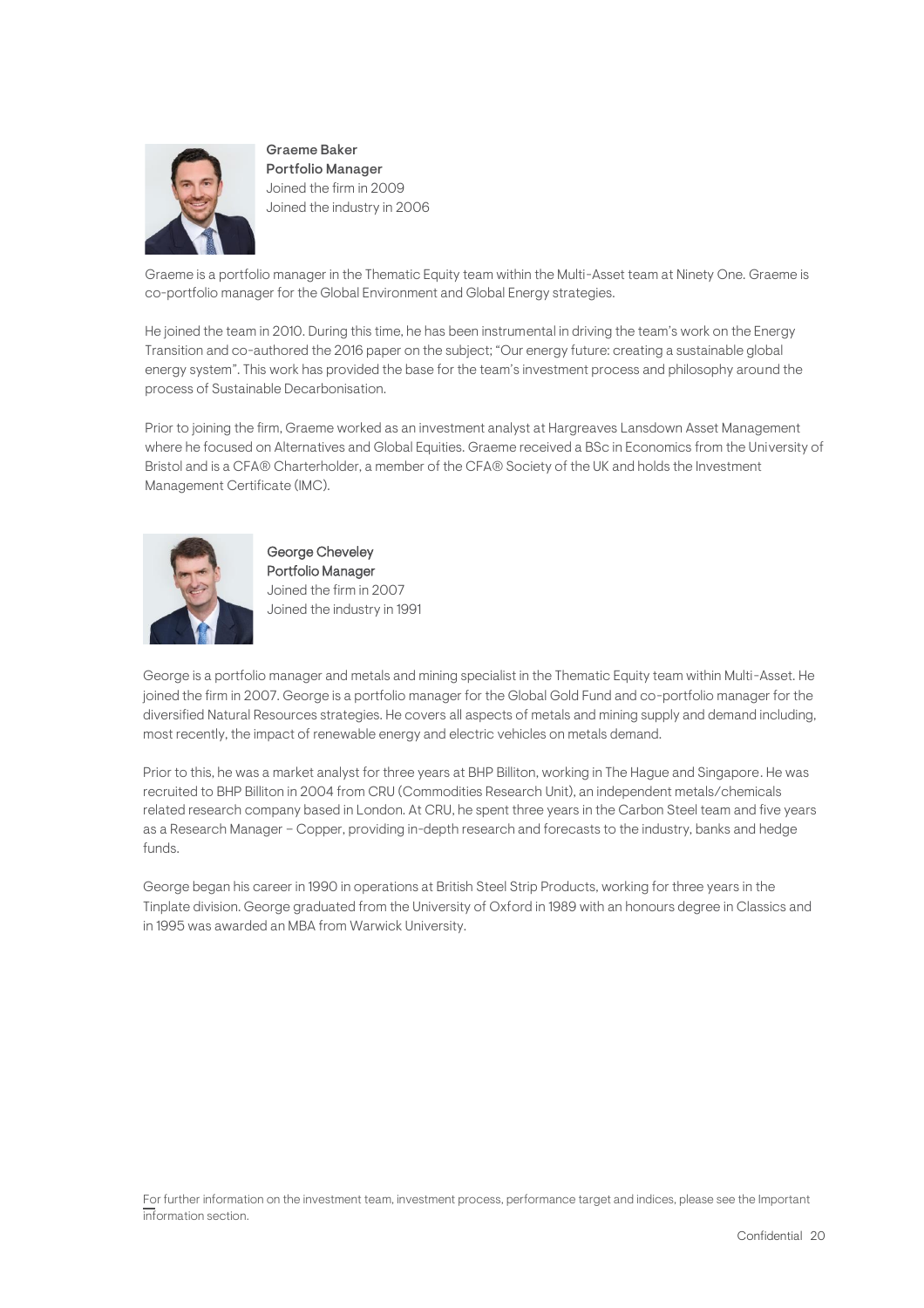

Dawid Heyl Portfolio Manager Joined the firm in 2008 Joined the industry in 2002

Dawid is a portfolio manager in the Thematic Equity team within Multi-Asset at Ninety One. He is a portfolio manager on our Global and Enhanced Natural Resources funds and strategies. He covers agriculture, protein, basic foodstuffs, forest products, metals and mining, as well as various environmental investment sectors. Having specialized in agriculture and softs since 2007, he has focused on the developments in sustainable food production, the efficient use of water, seed, fertilizer and crop protection inputs as well as the advent of precision agriculture.

Before joining the firm, Dawid was a derivatives trade accountant at KBC Financial Products. Prior to this, from 2002 to 2005, he qualified as a chartered accountant at Baker Tilly Greenwoods Auditors in Cape Town, during which time he managed audits of companies in the agricultural, protein and industrial sectors.

Dawid graduated from the University of Stellenbosch with a Bachelor's degree in Law in 2000. In 2001 he completed the Accountants Conversion Course at the University of Cape Town and in 2002 he graduated from the University of South Africa with an honours degree in Accounting. Dawid was awarded the Chartered Accountant designation (SA) in 2005 and is also a CFA® Charterholder.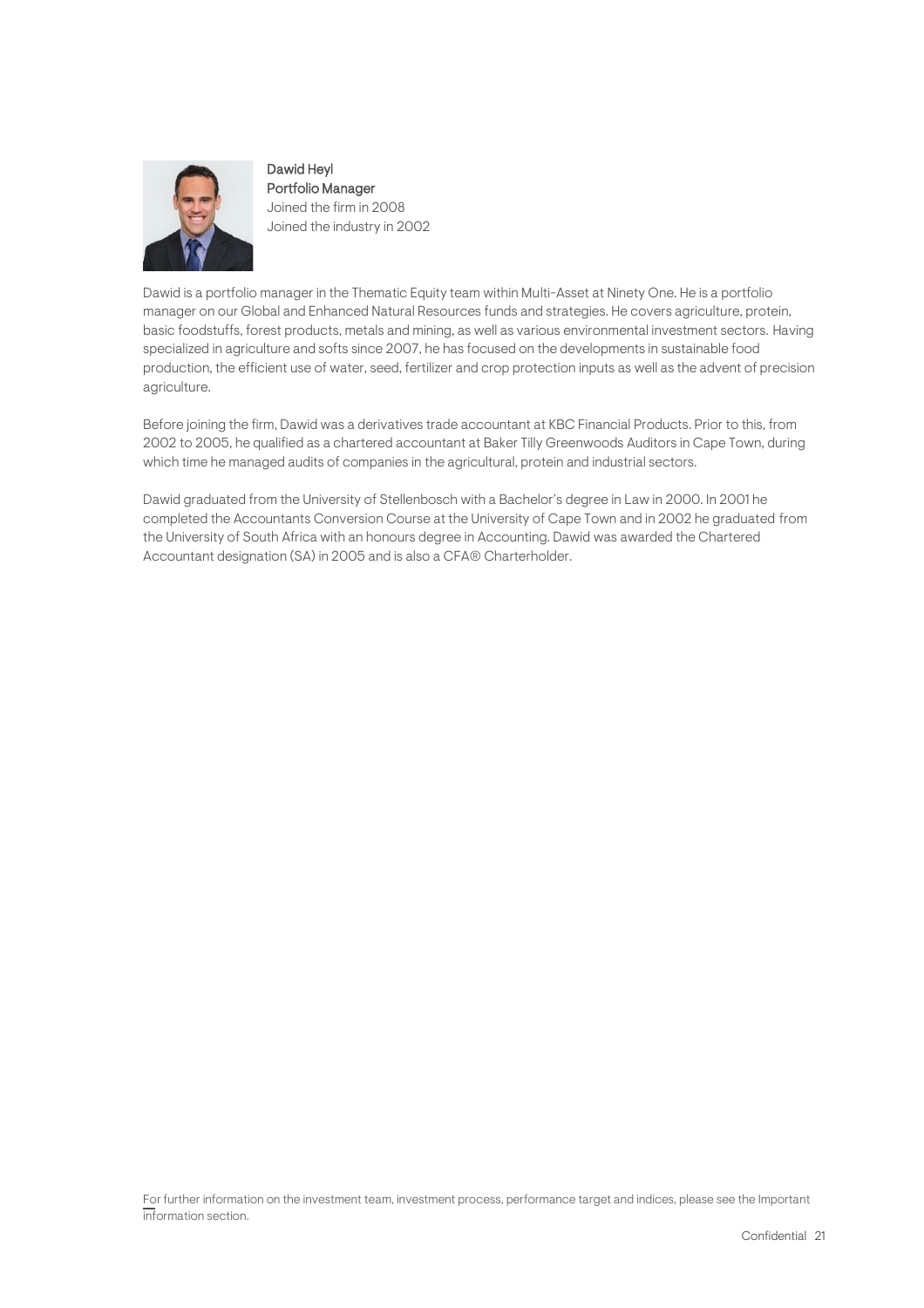## <span id="page-21-0"></span>Important information

The personal information contained in this document is confidential, and only for the information of the intended recipient.

This communication is for institutional investors and financial advisors only. It is not to be distributed to the public or within a country where such distribution would be contrary to applicable law or regulations. If you are a retail investor and receive it as part of a general circulation, please contact us at www.ninetyone.com/contactus. The information may discuss general market activity or industry trends and is not intended to be relied upon as a forecast, research or investment advice. The economic and market views presented herein reflect Ninety One's judgment as at the date shown and are subject to change without notice. There is no guarantee that views and opinions expressed will be correct and may not reflect those of Ninety One as a whole, different views may be expressed based on different investment objectives. Although we believe any information obtained from external sources to be reliable, we have not independently verified it, and we cannot guarantee its accuracy or completeness. Ninety One's internal data may not be audited. Ninety One does not provide legal or tax advice. Prospective investors should consult their tax advisors before making tax-related investment decisions. Nothing herein should be construed as an offer to enter into any contract, investment advice, a recommendation of any kind, a solicitation of clients, or an offer to invest in any particular fund, product, investment vehicle or derivative. Investment involves risks. Past performance is not indicative of future performance. Any decision to invest in strategies described herein should be made after reviewing the offering document and conducting such investigation as an investor deems necessary and consulting its own legal, accounting and tax advisors in order to make an independent determination of suitability and consequences of such an investment. This material does not purport to be a complete summary of all the risks associated with this Strategy. A description of risks associated with this Strategy can be found in the offering or other disclosure documents. Copies of such documents are available free of charge upon request.

In the US, this communication should only be read by institutional investors, professional financial advisers and their eligible clients, but must not be distributed to US persons apart from the aforementioned recipients. THIS INVESTMENT IS NOT FOR SALE TO US PERSONS EXCEPT QUALIFIED PURCHASERS. Note that returns will be reduced by management fees and that investment advisory fees can be found in Form ADV Part 2A.

In Australia, this document is provided for general information only to wholesale clients (as defined in the Corporations Act 2001). In Hong Kong, this document is intended solely for the use of the person to whom it has been delivered and is not to be reproduced or distributed to any other persons; this document shall be delivered to professional financial advisors and institutional and professional investors only. It is issued by Ninety One Hong Kong Limited and has not been reviewed by the Securities and Futures Commission of Hong Kong (SFC). The Company's website has not been reviewed by the SFC and may contain information with respect to non-SFC authorised funds which are not available to the public of Hong Kong. In Singapore, this document is issued by Ninety One Singapore Pte Limited (company registration number: 201220398M) for professional financial advisors and institutional investors only. In Indonesia, Thailand, The Philippines, Brunei, Malaysia and Vietnam this document is provided in a private and confidential manner to institutional investors only.

Ninety One Botswana Proprietary Limited, Unit 5, Plot 64511, Fairgrounds, Gaborone, Botswana, is regulated by the Non-Bank Financial Institutions Regulatory Authority. In Namibia, Ninety One Asset Management Namibia (Pty) Ltd is regulated by the Namibia Financial Institutions Supervisory Authority. In South Africa, Ninety One is an authorised financial services provider.

Except as otherwise authorised, this information may not be shown, copied, transmitted, or otherwise given to any third party without Ninety One's prior written consent. © 2021 Ninety One. All rights reserved. Issued by Ninety One, June 2021.

Additional information on our investment strategies can be provided on request.

#### Indices

Indices are shown for illustrative purposes only, are unmanaged and do not take into account market conditions or the costs associated with investing. Further, the manager's strategy may deploy investment techniques and instruments not used to generate Index performance. For this reason, the performance of the manager and the Indices are not directly comparable.